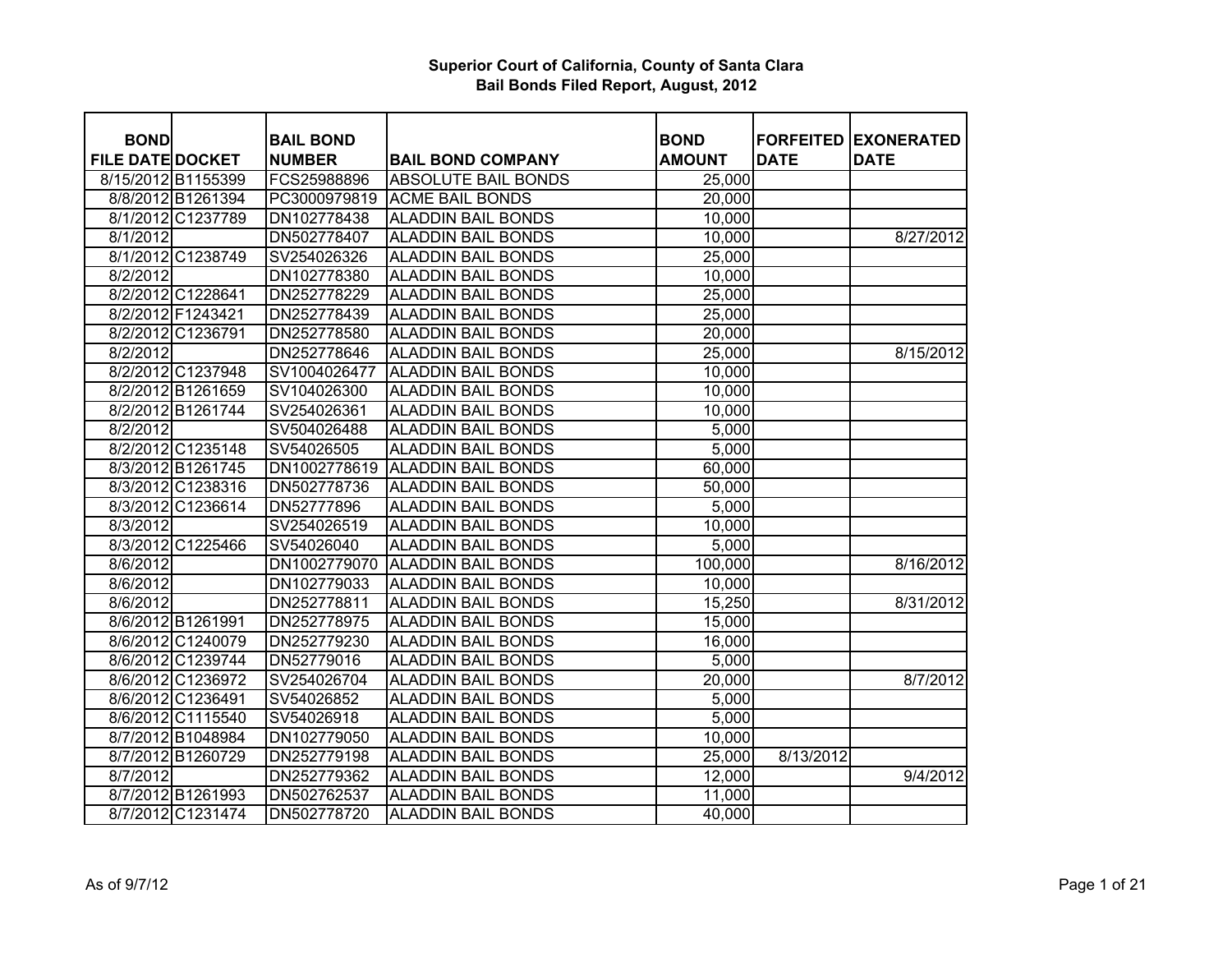| <b>BOND</b>             |                    | <b>BAIL BOND</b> |                           | <b>BOND</b>   | <b>FORFEITED</b> | <b>EXONERATED</b> |
|-------------------------|--------------------|------------------|---------------------------|---------------|------------------|-------------------|
| <b>FILE DATE DOCKET</b> |                    | <b>NUMBER</b>    | <b>BAIL BOND COMPANY</b>  | <b>AMOUNT</b> | <b>DATE</b>      | <b>DATE</b>       |
|                         | 8/7/2012 B1261858  | DN502779085      | <b>ALADDIN BAIL BONDS</b> | 30,000        |                  |                   |
|                         | 8/7/2012 B1259774  | DN502779135      | <b>ALADDIN BAIL BONDS</b> | 35,000        |                  |                   |
|                         | 8/7/2012 B1258650  | DN52778414       | <b>ALADDIN BAIL BONDS</b> | 1,000         |                  |                   |
|                         | 8/7/2012 C1114522  | LX710013259      | <b>ALADDIN BAIL BONDS</b> | 25,000        |                  |                   |
|                         | 8/7/2012 B1261783  | SV104026654      | <b>ALADDIN BAIL BONDS</b> | 10,000        |                  |                   |
|                         | 8/7/2012 B1262092  | SV254026773      | <b>ALADDIN BAIL BONDS</b> | 20,000        |                  |                   |
| 8/7/2012                |                    | SV254026801      | <b>ALADDIN BAIL BONDS</b> | 15,000        |                  |                   |
| 8/7/2012                |                    | SV254026808      | <b>ALADDIN BAIL BONDS</b> | 25,000        |                  |                   |
|                         | 8/7/2012 C1239611  | SV254027023      | <b>ALADDIN BAIL BONDS</b> | 25,000        |                  |                   |
|                         | 8/7/2012 B1262077  | SV504026633      | <b>ALADDIN BAIL BONDS</b> | 40,000        |                  |                   |
|                         | 8/7/2012 C1238915  | SV504026990      | <b>ALADDIN BAIL BONDS</b> |               |                  |                   |
|                         |                    |                  | <b>ALADDIN BAIL BONDS</b> | 25,000        |                  |                   |
| 8/7/2012                |                    | SV54026565       |                           | 1,000         |                  |                   |
|                         | 8/8/2012 C1237225  | DN102779283      | <b>ALADDIN BAIL BONDS</b> | 6,000         |                  |                   |
|                         | 8/8/2012 C1120050  | DN502779393      | <b>ALADDIN BAIL BONDS</b> | 50,000        |                  |                   |
|                         | 8/8/2012 C1237119  | SV104026729      | <b>ALADDIN BAIL BONDS</b> | 10,000        |                  |                   |
|                         | 8/8/2012 F1243510  | SV104027009      | <b>ALADDIN BAIL BONDS</b> | 10,000        |                  |                   |
|                         | 8/8/2012 C1223364  | SV104027077      | <b>ALADDIN BAIL BONDS</b> | 10,000        |                  | 9/4/2012          |
|                         | 8/8/2012 C1237179  | SV104027143      | <b>ALADDIN BAIL BONDS</b> | 5,000         |                  |                   |
|                         | 8/8/2012 C1233404  | SV254026701      | <b>ALADDIN BAIL BONDS</b> | 15,000        |                  |                   |
|                         | 8/8/2012 C1237198  | SV54026610       | <b>ALADDIN BAIL BONDS</b> | 5,000         |                  |                   |
|                         | 8/8/2012 C1091742  | SV54026696       | <b>ALADDIN BAIL BONDS</b> | 5,000         |                  |                   |
| $\sqrt{8/8/2012}$       |                    | SV54027066       | <b>ALADDIN BAIL BONDS</b> | 1,000         |                  |                   |
|                         | 8/8/2012 C1237992  | SV54027144       | <b>ALADDIN BAIL BONDS</b> | 1,500         |                  |                   |
| 8/9/2012                |                    | DN102777106      | <b>ALADDIN BAIL BONDS</b> | 10,000        |                  |                   |
|                         | 8/9/2012 F1242323  | DN102778918      | <b>ALADDIN BAIL BONDS</b> | 8,000         |                  |                   |
|                         | 8/9/2012 C1226872  | DN102778934      | <b>ALADDIN BAIL BONDS</b> | 8,000         |                  |                   |
| 8/9/2012                |                    | DN102779499      | <b>ALADDIN BAIL BONDS</b> | 10,000        |                  | 9/5/2012          |
| 8/9/2012                |                    | DN502779501      | <b>ALADDIN BAIL BONDS</b> | 25,000        |                  | 9/4/2012          |
|                         | 8/9/2012 C1236615  | SV54027093       | <b>ALADDIN BAIL BONDS</b> | 5,000         |                  |                   |
| 8/10/2012 C1120165      |                    | SV104026507      | <b>ALADDIN BAIL BONDS</b> | 6,000         |                  |                   |
| 8/10/2012 C1238561      |                    | SV254027279      | <b>ALADDIN BAIL BONDS</b> | 20,000        |                  |                   |
|                         | 8/13/2012 C1239993 | DN102780016      | <b>ALADDIN BAIL BONDS</b> | 10,000        |                  |                   |
| 8/13/2012               |                    | DN252779918      | <b>ALADDIN BAIL BONDS</b> | 25,000        |                  |                   |
|                         | 8/13/2012 C1230587 | SV1004026515     | <b>ALADDIN BAIL BONDS</b> | 100,000       |                  |                   |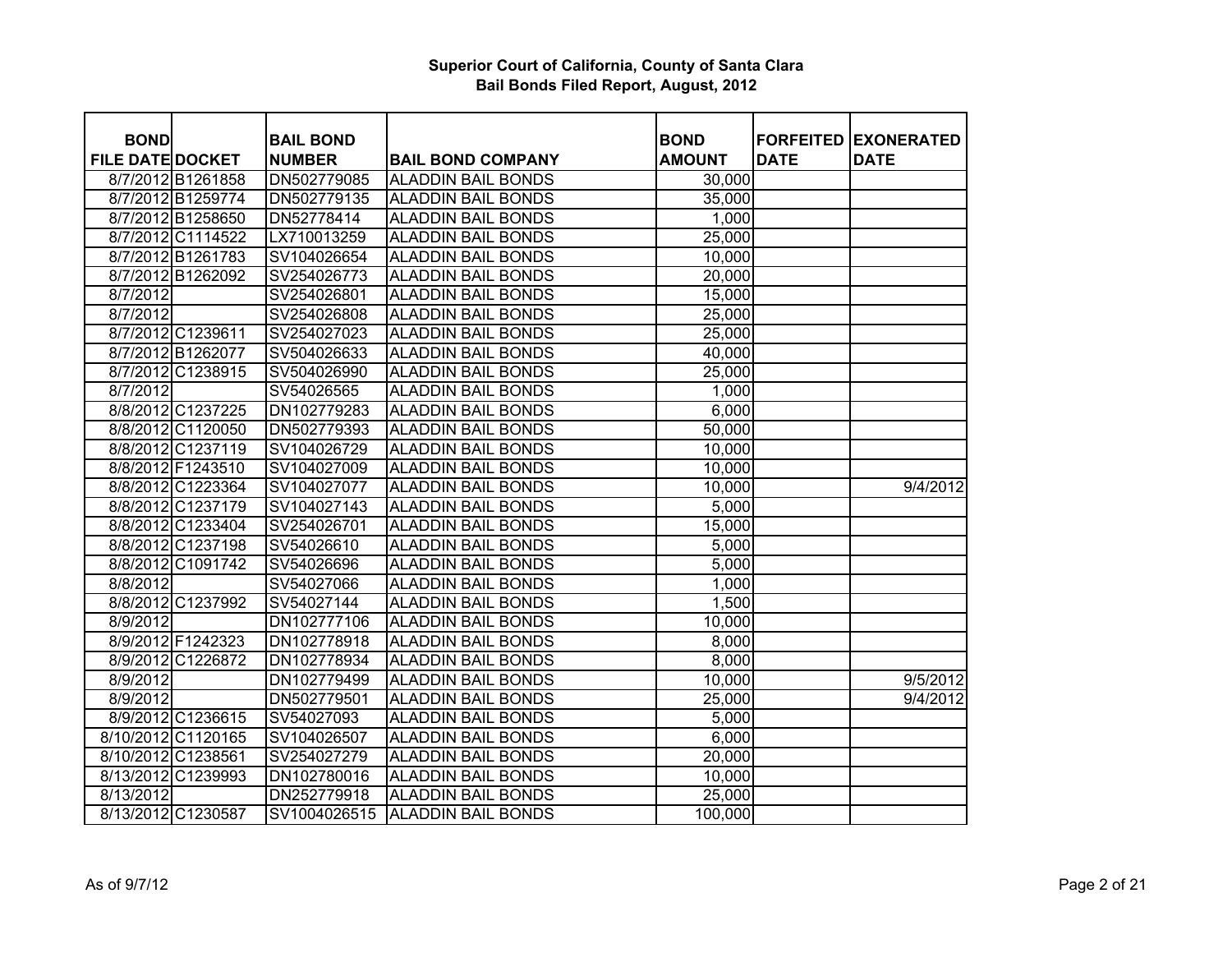| <b>BOND</b>             |                    | <b>BAIL BOND</b> |                           | <b>BOND</b>   | <b>FORFEITED</b> | <b>EXONERATED</b> |
|-------------------------|--------------------|------------------|---------------------------|---------------|------------------|-------------------|
| <b>FILE DATE DOCKET</b> |                    | <b>NUMBER</b>    | <b>BAIL BOND COMPANY</b>  | <b>AMOUNT</b> | <b>DATE</b>      | <b>DATE</b>       |
|                         | 8/13/2012 C1223743 | SV104027491      | <b>ALADDIN BAIL BONDS</b> | 1,500         |                  |                   |
| 8/13/2012               |                    | SV254027372      | <b>ALADDIN BAIL BONDS</b> | 10,000        |                  | 8/24/2012         |
| 8/13/2012               |                    | SV254027460      | <b>ALADDIN BAIL BONDS</b> | 15,000        |                  |                   |
|                         | 8/13/2012 C1240100 | SV254027671      | <b>ALADDIN BAIL BONDS</b> | 20,000        |                  |                   |
| 8/13/2012               |                    | SV54027490       | <b>ALADDIN BAIL BONDS</b> | 5,000         |                  |                   |
|                         | 8/14/2012 C1227368 | DN102778868      | <b>ALADDIN BAIL BONDS</b> | 10,000        |                  |                   |
|                         | 8/14/2012 C1229050 | DN102778869      | <b>ALADDIN BAIL BONDS</b> | 10,000        |                  |                   |
| 8/14/2012               |                    | DN102780063      | <b>ALADDIN BAIL BONDS</b> | 10,000        |                  |                   |
| 8/14/2012               |                    | DN102780160      | <b>ALADDIN BAIL BONDS</b> | 10,000        |                  |                   |
|                         | 8/14/2012 C1235508 | DN102780177      | <b>ALADDIN BAIL BONDS</b> | 10,000        |                  |                   |
|                         | 8/14/2012 C1237402 | DN252779639      | <b>ALADDIN BAIL BONDS</b> | 15,000        |                  |                   |
|                         | 8/14/2012 F1243637 | DN252780090      | <b>ALADDIN BAIL BONDS</b> | 22,000        |                  |                   |
|                         | 8/14/2012 C1239944 | DN252780207      | <b>ALADDIN BAIL BONDS</b> | 15,000        |                  |                   |
| 8/14/2012               |                    | DN502779916      | <b>ALADDIN BAIL BONDS</b> | 26,000        |                  |                   |
|                         | 8/14/2012 F1242716 | DN502780085      | <b>ALADDIN BAIL BONDS</b> | 45,000        |                  |                   |
|                         | 8/14/2012 C1240004 | DN502780135      | <b>ALADDIN BAIL BONDS</b> | 25,000        |                  |                   |
|                         | 8/14/2012 C1239432 | DN502780156      | <b>ALADDIN BAIL BONDS</b> | 50,000        |                  |                   |
|                         | 8/14/2012 C1233322 | DN52778867       | <b>ALADDIN BAIL BONDS</b> | 2,500         |                  |                   |
|                         | 8/14/2012 C1227269 | DN52780215       | <b>ALADDIN BAIL BONDS</b> | 15,000        | 8/14/2012        | 8/15/2012         |
|                         | 8/14/2012 B1261859 | SV104027234      | <b>ALADDIN BAIL BONDS</b> | 5,500         |                  |                   |
| 8/14/2012               |                    | SV104027571      | <b>ALADDIN BAIL BONDS</b> | 10,000        |                  |                   |
|                         | 8/14/2012 B1261725 | SV104027615      | <b>ALADDIN BAIL BONDS</b> | 10,000        |                  |                   |
|                         | 8/14/2012 C1239892 | SV104027687      | <b>ALADDIN BAIL BONDS</b> | 10,000        |                  |                   |
|                         | 8/14/2012 B1262016 | SV254027478      | <b>ALADDIN BAIL BONDS</b> | 10,000        |                  |                   |
|                         | 8/14/2012 B1050175 | SV254027672      | <b>ALADDIN BAIL BONDS</b> | 25,000        |                  |                   |
|                         | 8/14/2012 B1261926 | SV254027678      | <b>ALADDIN BAIL BONDS</b> | 25,000        |                  |                   |
|                         | 8/14/2012 C1239401 | SV254027702      | <b>ALADDIN BAIL BONDS</b> | 12,000        |                  |                   |
|                         | 8/14/2012 C1233964 | SV254027785      | <b>ALADDIN BAIL BONDS</b> | 20,000        | 8/15/2012        |                   |
|                         | 8/14/2012 B1262015 | SV504027682      | <b>ALADDIN BAIL BONDS</b> | 30,000        |                  |                   |
| 8/14/2012               |                    | SV504027715      | <b>ALADDIN BAIL BONDS</b> | 26,000        |                  |                   |
|                         | 8/15/2012 BB942513 | DN102779910      | <b>ALADDIN BAIL BONDS</b> | 10,000        |                  |                   |
|                         | 8/15/2012 C1106498 | DN102780305      | <b>ALADDIN BAIL BONDS</b> | 10,000        |                  | 8/21/2012         |
|                         | 8/15/2012 BB832832 | DN252778853      | <b>ALADDIN BAIL BONDS</b> | 15,000        |                  |                   |
|                         | 8/15/2012 B1261963 | DN252780195      | <b>ALADDIN BAIL BONDS</b> | 25,000        |                  |                   |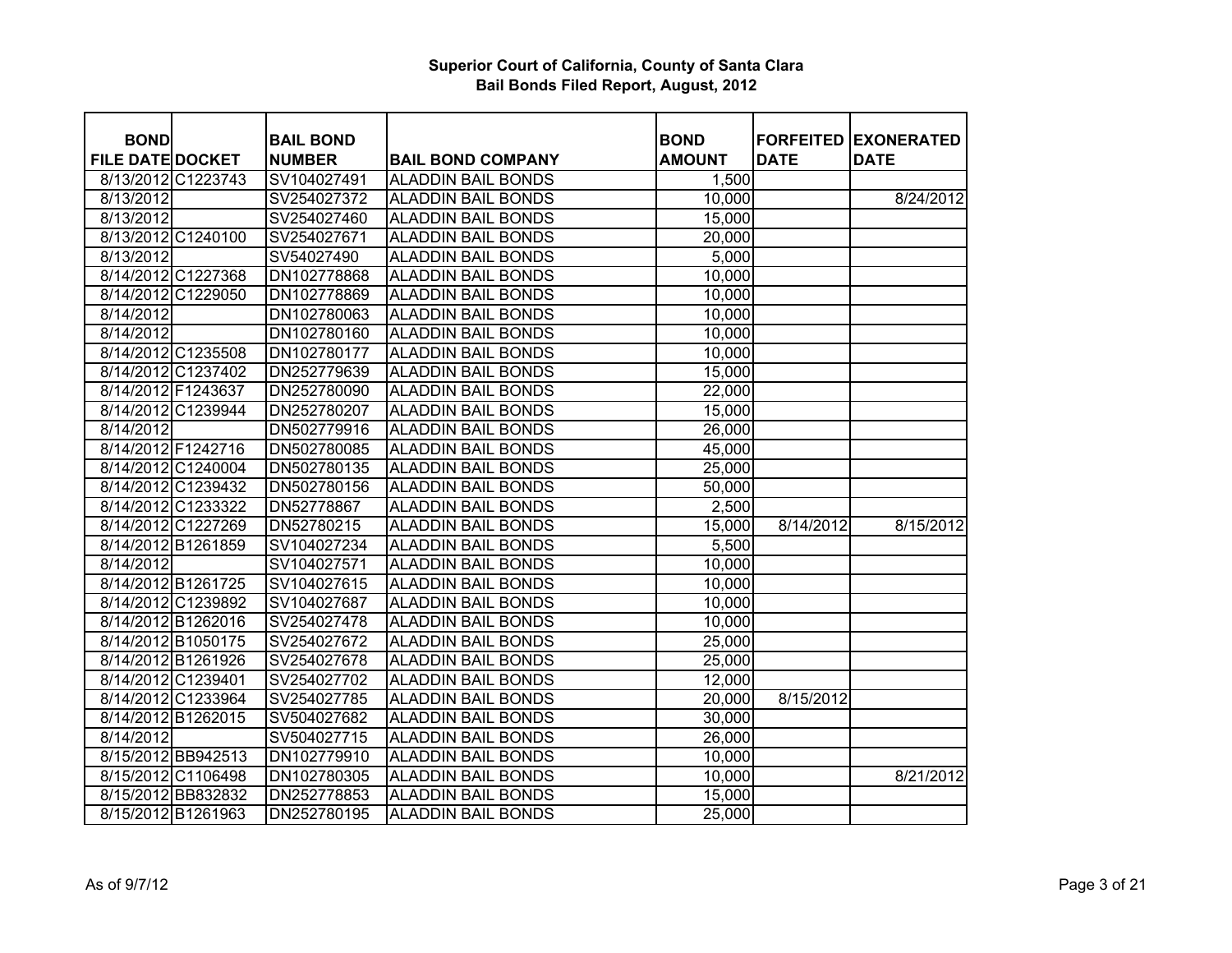| <b>BOND</b>             | <b>BAIL BOND</b> |                           | <b>BOND</b>       |             | <b>FORFEITED EXONERATED</b> |
|-------------------------|------------------|---------------------------|-------------------|-------------|-----------------------------|
| <b>FILE DATE DOCKET</b> | <b>NUMBER</b>    | <b>BAIL BOND COMPANY</b>  | <b>AMOUNT</b>     | <b>DATE</b> | <b>DATE</b>                 |
| 8/15/2012 C1110731      | DN252780285      | <b>ALADDIN BAIL BONDS</b> | 15,000            |             |                             |
| 8/15/2012 C1238985      | DN502780288      | <b>ALADDIN BAIL BONDS</b> | 50,000            | 8/27/2012   |                             |
| 8/15/2012 B1260051      | SV104027121      | <b>ALADDIN BAIL BONDS</b> | 10,000            |             |                             |
| 8/15/2012 B1260536      | SV104027544      | <b>ALADDIN BAIL BONDS</b> | 10,000            |             |                             |
| 8/15/2012 B1151839      | SV104027690      | <b>ALADDIN BAIL BONDS</b> | $\frac{1}{5,000}$ |             |                             |
| 8/15/2012 B1261605      | SV104027792      | <b>ALADDIN BAIL BONDS</b> | 10,000            |             |                             |
| 8/15/2012 C1100118      | SV104027890      | <b>ALADDIN BAIL BONDS</b> | 10,000            |             |                             |
| 8/15/2012 B1261520      | SV254027327      | <b>ALADDIN BAIL BONDS</b> | 81,512            |             |                             |
| 8/16/2012 B1261964      | DN102780229      | <b>ALADDIN BAIL BONDS</b> | 10,000            |             |                             |
| 8/16/2012               | DN52780322       | <b>ALADDIN BAIL BONDS</b> | 5,000             |             |                             |
| 8/16/2012 F1243506      | SV104027760      | <b>ALADDIN BAIL BONDS</b> | 7,500             |             |                             |
| 8/16/2012 C1230650      | SV54026711       | <b>ALADDIN BAIL BONDS</b> | 2,000             |             | 8/31/2012                   |
| 8/17/2012               | D102780335       | <b>ALADDIN BAIL BONDS</b> | 10,000            |             |                             |
| 8/17/2012               | DN102780335      | <b>ALADDIN BAIL BONDS</b> | 10,000            |             |                             |
| 8/17/2012 C1239104      | DN252780540      | <b>ALADDIN BAIL BONDS</b> | 25,000            |             |                             |
| 8/17/2012 C1228822      | DN52780499       | <b>ALADDIN BAIL BONDS</b> | 5,000             |             |                             |
| 8/17/2012 C1225813      | DN52780571       | <b>ALADDIN BAIL BONDS</b> | 5,000             |             |                             |
| 8/17/2012 C1231163      | SV254028039      | <b>ALADDIN BAIL BONDS</b> | 25,000            |             |                             |
| 8/17/2012 C1239792      | SV504028098      | <b>ALADDIN BAIL BONDS</b> | 35,000            |             |                             |
| 8/17/2012 C1235341      | SV54028040       | <b>ALADDIN BAIL BONDS</b> | 2,500             |             |                             |
| 8/17/2012               | SV54028086       | <b>ALADDIN BAIL BONDS</b> | 5,000             |             |                             |
| 8/20/2012               | DN102780628      | <b>ALADDIN BAIL BONDS</b> | 10,000            |             |                             |
| 8/20/2012               | DN102780643      | <b>ALADDIN BAIL BONDS</b> | 10,000            |             |                             |
| 8/20/2012               | DN102781011      | <b>ALADDIN BAIL BONDS</b> | 10,000            |             |                             |
| 8/20/2012 C1237520      | DN252780808      | <b>ALADDIN BAIL BONDS</b> | 25,000            |             |                             |
| 8/20/2012               | DN252780832      | <b>ALADDIN BAIL BONDS</b> | 12,000            |             |                             |
| 8/20/2012               | DN502780739      | <b>ALADDIN BAIL BONDS</b> | 25,000            |             |                             |
| 8/20/2012               | SV104028261      | <b>ALADDIN BAIL BONDS</b> | 10,000            |             |                             |
| 8/20/2012 C1237250      | SV1504028248     | <b>ALADDIN BAIL BONDS</b> | 80,000            |             |                             |
| 8/20/2012               | SV254028124      | <b>ALADDIN BAIL BONDS</b> | 15,000            |             |                             |
| 8/20/2012               | SV254028453      | <b>ALADDIN BAIL BONDS</b> | 20,000            |             |                             |
| 8/20/2012 C1239792      | SV504028233      | <b>ALADDIN BAIL BONDS</b> | 35,000            |             |                             |
| 8/20/2012               | SV504028268      | <b>ALADDIN BAIL BONDS</b> | 50,000            |             |                             |
| 8/20/2012 C1223801      | SV54028123       | <b>ALADDIN BAIL BONDS</b> | 1,000             |             |                             |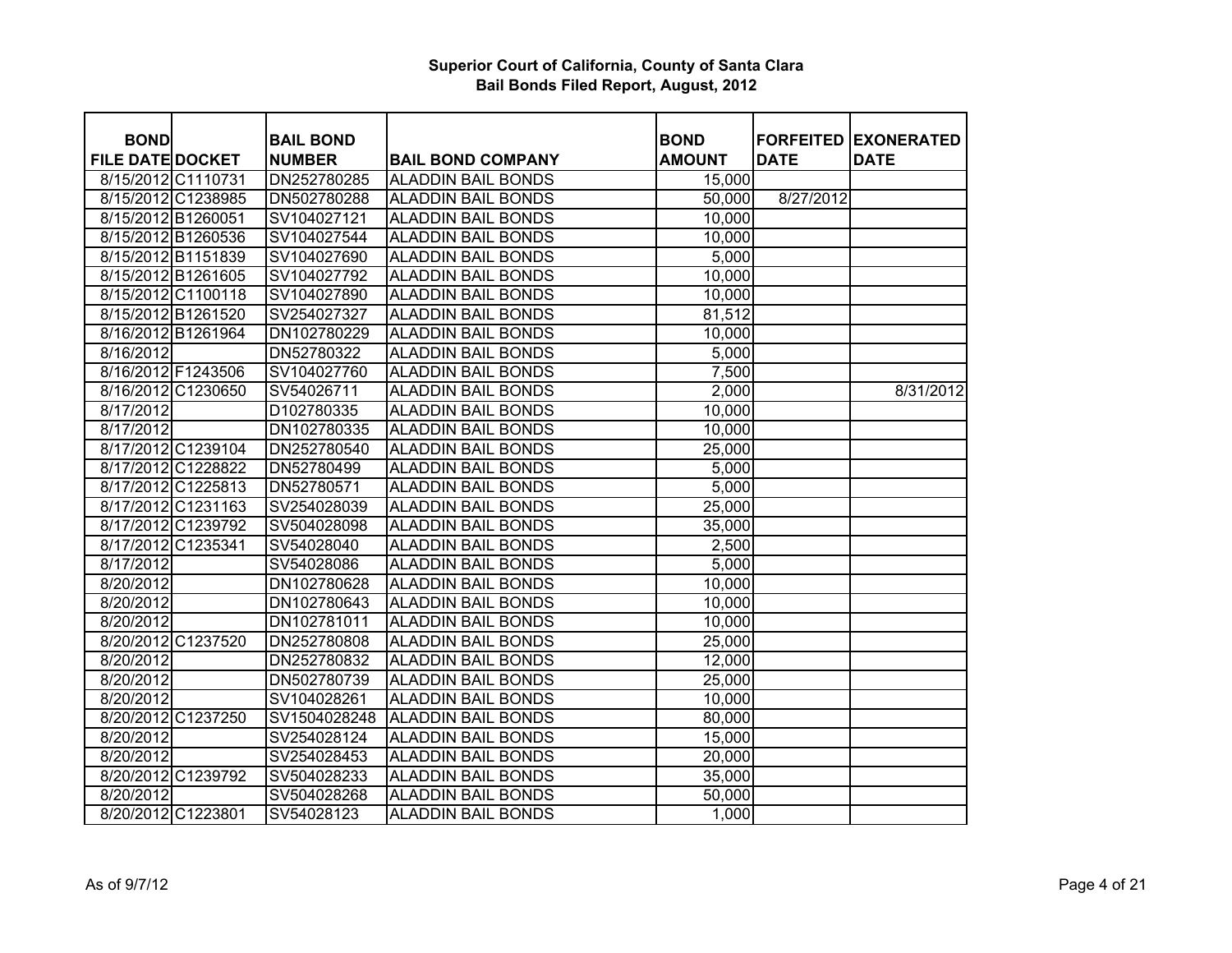| <b>BOND</b>             |                    | <b>BAIL BOND</b> |                           | <b>BOND</b>   |             | <b>FORFEITED EXONERATED</b> |
|-------------------------|--------------------|------------------|---------------------------|---------------|-------------|-----------------------------|
| <b>FILE DATE DOCKET</b> |                    | <b>NUMBER</b>    | <b>BAIL BOND COMPANY</b>  | <b>AMOUNT</b> | <b>DATE</b> | <b>DATE</b>                 |
| 8/20/2012               |                    | SV54028166       | <b>ALADDIN BAIL BONDS</b> | 1,000         |             |                             |
|                         | 8/20/2012 C1226173 | SV54028321       | <b>ALADDIN BAIL BONDS</b> | 5,000         |             |                             |
|                         | 8/20/2012 C1110107 | SV54028322       | <b>ALADDIN BAIL BONDS</b> | 5,000         |             |                             |
| 8/21/2012               |                    | DN1002780868     | <b>ALADDIN BAIL BONDS</b> | 100,000       |             |                             |
|                         | 8/21/2012 B1261965 | DN102780442      | <b>ALADDIN BAIL BONDS</b> | 10,000        |             |                             |
| 8/21/2012               |                    | DN102780585      | <b>ALADDIN BAIL BONDS</b> | 10,000        |             |                             |
| 8/21/2012               |                    | DN25270385       | <b>ALADDIN BAIL BONDS</b> | 25,000        |             |                             |
|                         | 8/21/2012 B1260033 | DN252780384      | <b>ALADDIN BAIL BONDS</b> | 25,000        |             |                             |
|                         | 8/21/2012 B1261395 | DN252780385      | <b>ALADDIN BAIL BONDS</b> | 25,000        |             |                             |
|                         | 8/21/2012 B1261883 | DN252780497      | <b>ALADDIN BAIL BONDS</b> | 10,000        |             |                             |
|                         | 8/21/2012 F1243740 | DN252780852      | <b>ALADDIN BAIL BONDS</b> | 10,000        |             |                             |
| 8/21/2012               |                    | DN502781070      | <b>ALADDIN BAIL BONDS</b> | 30,000        |             |                             |
| 8/21/2012               |                    | SV104005745      | <b>ALADDIN BAIL BONDS</b> | 10,000        |             |                             |
| 8/21/2012               |                    | SV254028343      | <b>ALADDIN BAIL BONDS</b> | 15,000        |             |                             |
|                         | 8/21/2012 C1239377 | SV254028524      | <b>ALADDIN BAIL BONDS</b> | 10,000        |             |                             |
|                         | 8/21/2012 C1239925 | SV504028514      | <b>ALADDIN BAIL BONDS</b> | 50,000        | 9/4/2012    |                             |
| 8/21/2012               |                    | SV504028581      | <b>ALADDIN BAIL BONDS</b> | 40,000        |             |                             |
| 8/22/2012               |                    | DN102781211      | <b>ALADDIN BAIL BONDS</b> | 10,000        |             |                             |
| 8/22/2012 C1238701      |                    | DN502781271      | <b>ALADDIN BAIL BONDS</b> | 30,000        |             |                             |
| 8/22/2012               |                    | DN502781309      | <b>ALADDIN BAIL BONDS</b> | 50,000        |             |                             |
|                         | 8/22/2012 C1237972 | DN52781261       | <b>ALADDIN BAIL BONDS</b> | 5,000         |             |                             |
|                         | 8/22/2012 B1261519 | SV104028122      | <b>ALADDIN BAIL BONDS</b> | 10,000        |             |                             |
|                         | 8/22/2012 C1239999 | SV254028598      | <b>ALADDIN BAIL BONDS</b> | 25,000        |             |                             |
|                         | 8/22/2012 C1233722 | SV254028609      | <b>ALADDIN BAIL BONDS</b> | 25,000        |             |                             |
|                         | 8/23/2012 F1243759 | DN102781232      | <b>ALADDIN BAIL BONDS</b> | 10,000        | 9/4/2012    |                             |
|                         | 8/23/2012 C1107614 | DN102781498      | <b>ALADDIN BAIL BONDS</b> | 10,000        |             |                             |
|                         | 8/23/2012 C1239449 | DN502781490      | <b>ALADDIN BAIL BONDS</b> | 50,000        |             |                             |
| 8/23/2012               |                    | DN52781353       | <b>ALADDIN BAIL BONDS</b> | 5,000         |             |                             |
| 8/23/2012               |                    | SV1004028694     | <b>ALADDIN BAIL BONDS</b> | 100,000       |             |                             |
|                         | 8/23/2012 C1237705 | SV104028520      | <b>ALADDIN BAIL BONDS</b> | 10,000        |             |                             |
| 8/23/2012               |                    | SV104028695      | <b>ALADDIN BAIL BONDS</b> | 10,000        |             |                             |
| 8/23/2012               |                    | SV104028745      | <b>ALADDIN BAIL BONDS</b> | 10,000        |             |                             |
|                         | 8/23/2012 C1237843 | SV254028455      | <b>ALADDIN BAIL BONDS</b> | 10,000        |             |                             |
| 8/23/2012               |                    | SV254028700      | <b>ALADDIN BAIL BONDS</b> | 11,000        |             |                             |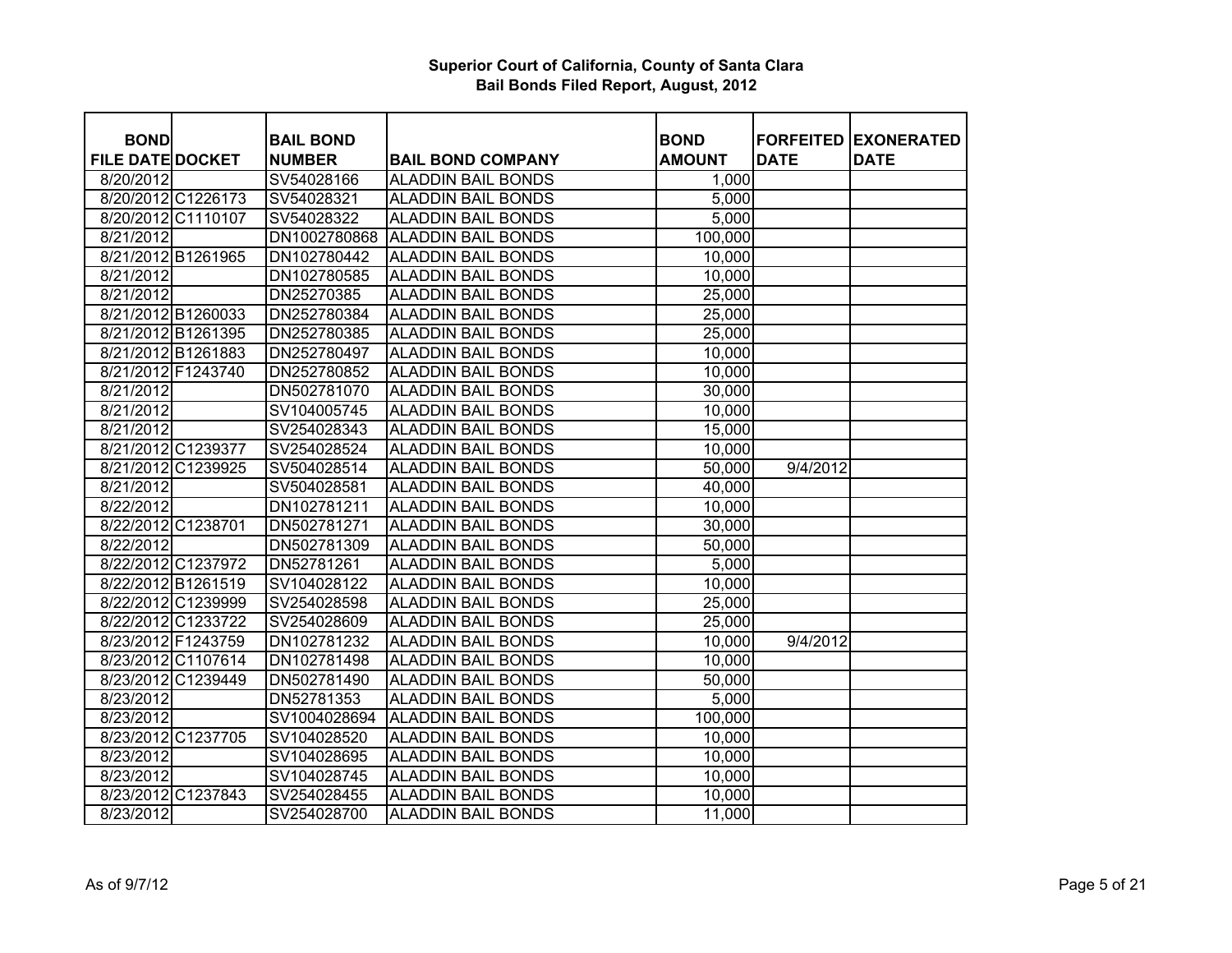| <b>BOND</b>             |                    | <b>BAIL BOND</b> |                           | <b>BOND</b>   |             | <b>FORFEITED EXONERATED</b> |
|-------------------------|--------------------|------------------|---------------------------|---------------|-------------|-----------------------------|
| <b>FILE DATE DOCKET</b> |                    | <b>NUMBER</b>    | <b>BAIL BOND COMPANY</b>  | <b>AMOUNT</b> | <b>DATE</b> | <b>DATE</b>                 |
| 8/23/2012               |                    | SV254028742      | <b>ALADDIN BAIL BONDS</b> | 25,000        |             |                             |
| 8/23/2012 F1243774      |                    | SV504028615      | <b>ALADDIN BAIL BONDS</b> | 50,000        | 9/4/2012    |                             |
|                         | 8/23/2012 C1232169 | SV54028511       | <b>ALADDIN BAIL BONDS</b> | 5,000         |             |                             |
|                         | 8/24/2012 B1261989 | DN102781358      | <b>ALADDIN BAIL BONDS</b> | 10,000        |             |                             |
|                         | 8/24/2012 C1234790 | DN102781595      | <b>ALADDIN BAIL BONDS</b> | 5,000         |             |                             |
| 8/24/2012 F1243776      |                    | DN252781410      | <b>ALADDIN BAIL BONDS</b> | 15,000        |             |                             |
|                         | 8/24/2012 B1262060 | DN252781412      | <b>ALADDIN BAIL BONDS</b> | 21,000        |             |                             |
| 8/24/2012               |                    | DN252781621      | <b>ALADDIN BAIL BONDS</b> | 25,000        |             |                             |
| 8/24/2012               |                    | DN502781597      | <b>ALADDIN BAIL BONDS</b> | 50,000        |             |                             |
|                         | 8/24/2012 C1109048 | DN52781506       | <b>ALADDIN BAIL BONDS</b> | 2,500         |             |                             |
| 8/24/2012 C1224471      |                    | DN52781521       | <b>ALADDIN BAIL BONDS</b> | 2,500         |             |                             |
| 8/24/2012               |                    | SC104028342      | <b>ALADDIN BAIL BONDS</b> | 1,250         |             |                             |
|                         | 8/24/2012 B1261688 | SV1004028579     | <b>ALADDIN BAIL BONDS</b> | 75,000        |             |                             |
| 8/24/2012               |                    | SV104028342      | <b>ALADDIN BAIL BONDS</b> | 1,250         |             |                             |
|                         | 8/24/2012 CC757250 | SV104028904      | <b>ALADDIN BAIL BONDS</b> | 7,500         |             |                             |
| 8/24/2012               |                    | SV54028903       | <b>ALADDIN BAIL BONDS</b> | 2,000         |             |                             |
|                         | 8/24/2012 CC256136 | SV54028905       | <b>ALADDIN BAIL BONDS</b> | 4,000         |             |                             |
|                         | 8/27/2012 C1239625 | DN102781875      | <b>ALADDIN BAIL BONDS</b> | 10,000        |             |                             |
| 8/27/2012               |                    | DN252781788      | <b>ALADDIN BAIL BONDS</b> | 20,000        |             |                             |
|                         | 8/27/2012 C1109875 | DN502780459      | <b>ALADDIN BAIL BONDS</b> | 30,000        |             |                             |
| 8/27/2012               |                    | DN502781689      | <b>ALADDIN BAIL BONDS</b> | 50,000        |             |                             |
| 8/27/2012               |                    | DN502781741      | <b>ALADDIN BAIL BONDS</b> | 25,000        |             |                             |
| 8/27/2012               |                    | SV254028921      | <b>ALADDIN BAIL BONDS</b> | 21,000        |             |                             |
| 8/27/2012               |                    | SV254029030      | <b>ALADDIN BAIL BONDS</b> | 10,000        |             |                             |
| 8/27/2012               |                    | SV254029031      | <b>ALADDIN BAIL BONDS</b> | 11,000        |             |                             |
| 8/27/2012               |                    | SV254029123      | <b>ALADDIN BAIL BONDS</b> | 25,000        |             |                             |
|                         | 8/27/2012 C1233475 | SV54028922       | <b>ALADDIN BAIL BONDS</b> | 500           |             |                             |
| 8/28/2012               |                    | DN102781761      | <b>ALADDIN BAIL BONDS</b> | 10,000        |             |                             |
| 8/28/2012               |                    | DN102782126      | <b>ALADDIN BAIL BONDS</b> | 10,000        |             |                             |
| 8/28/2012 B1261782      |                    | DN1502781350     | <b>ALADDIN BAIL BONDS</b> | 125,000       |             |                             |
| 8/28/2012               |                    | DN252782023      | <b>ALADDIN BAIL BONDS</b> | 20,000        |             |                             |
| 8/28/2012               |                    | DN252782079      | <b>ALADDIN BAIL BONDS</b> | 10,000        |             |                             |
| 8/28/2012               |                    | DN502776316      | <b>ALADDIN BAIL BONDS</b> | 25,000        |             |                             |
| 8/28/2012               |                    | DN502781662      | <b>ALADDIN BAIL BONDS</b> | 50,000        |             |                             |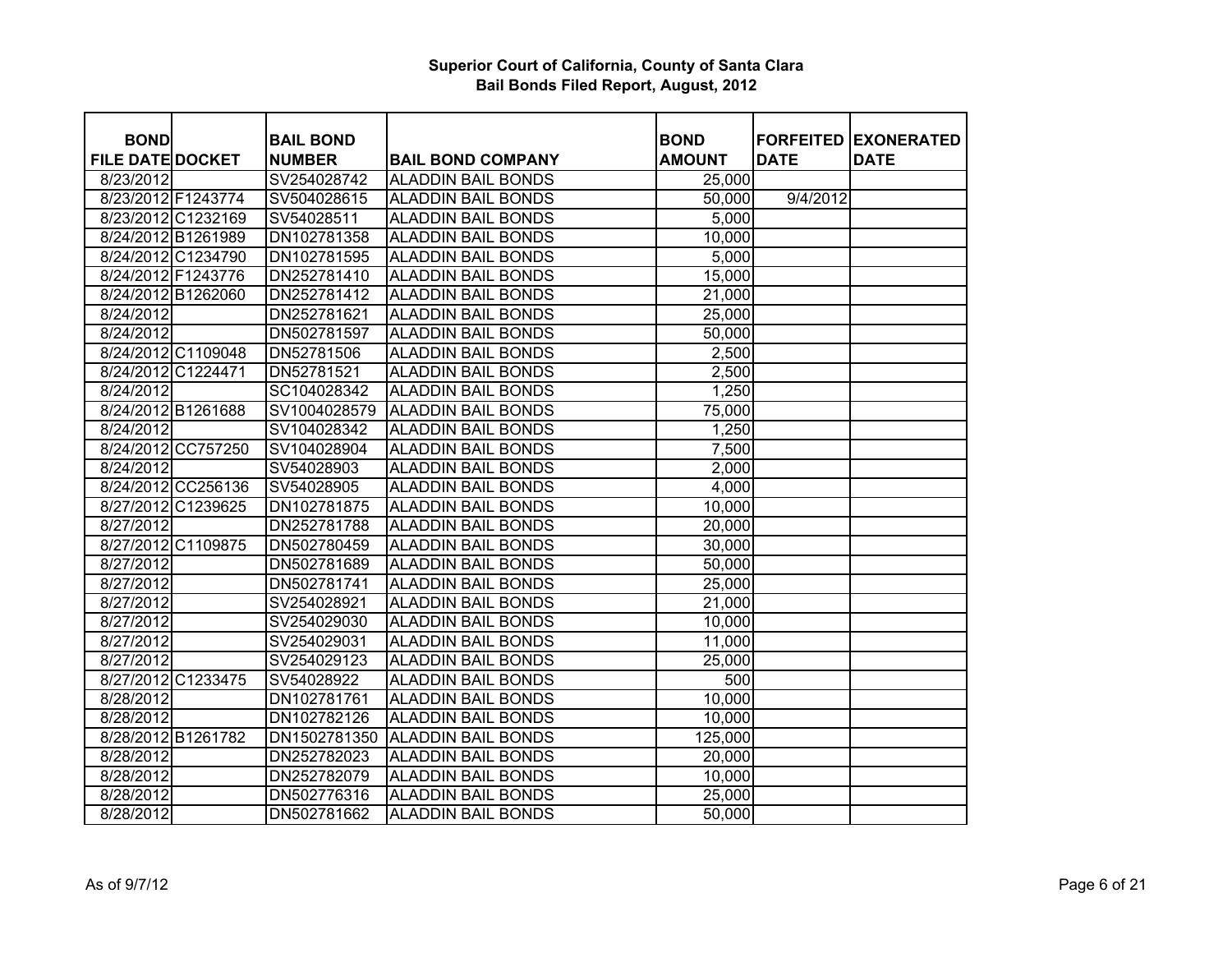| <b>BOND</b>             |                    | <b>BAIL BOND</b> |                           | <b>BOND</b>   | <b>FORFEITED</b> | <b>EXONERATED</b> |
|-------------------------|--------------------|------------------|---------------------------|---------------|------------------|-------------------|
| <b>FILE DATE DOCKET</b> |                    | <b>NUMBER</b>    | <b>BAIL BOND COMPANY</b>  | <b>AMOUNT</b> | <b>DATE</b>      | <b>DATE</b>       |
|                         | 8/28/2012 B1261923 | DN502782049      | <b>ALADDIN BAIL BONDS</b> | 50,000        |                  |                   |
| 8/28/2012               |                    | DN502782089      | <b>ALADDIN BAIL BONDS</b> | 30,000        |                  |                   |
| 8/28/2012 B1261984      |                    | DN502782177      | <b>ALADDIN BAIL BONDS</b> | 26,000        |                  |                   |
| 8/28/2012               |                    | SV1004029382     | <b>ALADDIN BAIL BONDS</b> | 75,000        |                  |                   |
| 8/28/2012 F1243775      |                    | SV104028942      | <b>ALADDIN BAIL BONDS</b> | 10,000        |                  |                   |
| 8/28/2012 F1243327      |                    | SV104029139      | <b>ALADDIN BAIL BONDS</b> | 5,000         |                  |                   |
| 8/28/2012               |                    | SV104029342      | <b>ALADDIN BAIL BONDS</b> | 10,000        |                  |                   |
| 8/28/2012 F1243803      |                    | SV254029250      | <b>ALADDIN BAIL BONDS</b> | 15,000        |                  |                   |
| 8/28/2012 B1261984      |                    | SV504029294      | <b>ALADDIN BAIL BONDS</b> | 26,000        |                  |                   |
| 8/28/2012               |                    | SV54028991       | <b>ALADDIN BAIL BONDS</b> | 5,000         |                  |                   |
| 8/28/2012 F1243469      |                    | SV54028992       | <b>ALADDIN BAIL BONDS</b> | 5,000         |                  |                   |
| 8/29/2012               |                    | DN252767650      | <b>ALADDIN BAIL BONDS</b> | 10,000        |                  |                   |
| 8/29/2012               |                    | DN252782224      | <b>ALADDIN BAIL BONDS</b> | 25,000        |                  |                   |
| 8/29/2012 B1261407      |                    | DN52713357       | <b>ALADDIN BAIL BONDS</b> | 5,000         |                  |                   |
| 8/29/2012               |                    | SV104005746      | <b>ALADDIN BAIL BONDS</b> | 10,000        |                  |                   |
| 8/29/2012               |                    | SV254029426      | <b>ALADDIN BAIL BONDS</b> | 10,000        |                  |                   |
|                         | 8/30/2012 C1096165 | SV104027860      | <b>ALADDIN BAIL BONDS</b> | 7,500         |                  | 8/30/2012         |
| 8/30/2012               |                    | SV104029508      | <b>ALADDIN BAIL BONDS</b> | 10,000        |                  |                   |
|                         | 8/30/2012 C1234272 | SV104029581      | <b>ALADDIN BAIL BONDS</b> | 10,000        |                  |                   |
|                         | 8/30/2012 C1234630 | SV254026135      | <b>ALADDIN BAIL BONDS</b> | 2,500         |                  |                   |
|                         | 8/30/2012 C1080063 | SV254029560      | <b>ALADDIN BAIL BONDS</b> | 15,000        |                  |                   |
|                         | 8/30/2012 C1235112 | SV254029580      | <b>ALADDIN BAIL BONDS</b> | 25,000        |                  |                   |
| 8/30/2012               |                    | SV504029577      | <b>ALADDIN BAIL BONDS</b> | 15,000        |                  |                   |
|                         | 8/31/2012 C1239804 | DN102780807      | <b>ALADDIN BAIL BONDS</b> | 10,000        |                  |                   |
| 8/31/2012 B1260729      |                    | DN502782065      | <b>ALADDIN BAIL BONDS</b> | 50,000        |                  |                   |
| 8/31/2012               |                    | DN502782176      | <b>ALADDIN BAIL BONDS</b> | 50,000        |                  |                   |
| 8/31/2012               |                    | DN502782643      | <b>ALADDIN BAIL BONDS</b> | 50,000        |                  |                   |
| 8/31/2012 F1243811      |                    | DN502782664      | <b>ALADDIN BAIL BONDS</b> | 26,000        |                  |                   |
|                         | 8/31/2012 C1239913 | DN502782690      | <b>ALADDIN BAIL BONDS</b> | 50,000        |                  |                   |
|                         | 8/31/2012 C1101553 | SV104029643      | <b>ALADDIN BAIL BONDS</b> | 5,000         |                  |                   |
|                         | 8/31/2012 C1237523 | SV104029654      | <b>ALADDIN BAIL BONDS</b> | 5,000         |                  |                   |
|                         | 8/31/2012 C1238558 | SV104029716      | <b>ALADDIN BAIL BONDS</b> | 7,500         |                  |                   |
|                         | 8/31/2012 C1232508 | SV2504028810     | <b>ALADDIN BAIL BONDS</b> | 250,000       |                  |                   |
| 8/31/2012               |                    | SV254029606      | <b>ALADDIN BAIL BONDS</b> | 25,000        |                  |                   |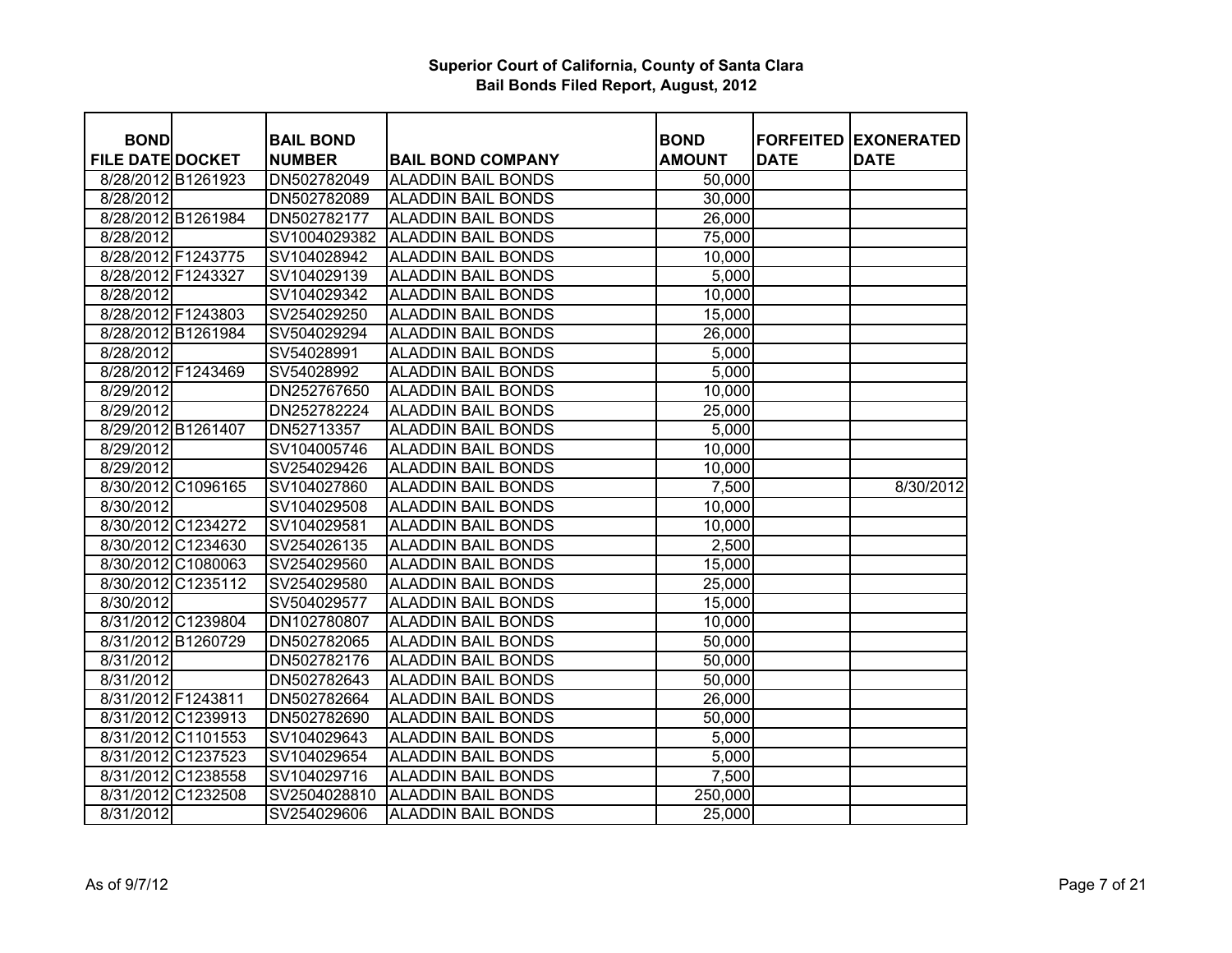| <b>BOND</b>                                   |                   | <b>BAIL BOND</b>             |                                       | <b>BOND</b>   |             | <b>FORFEITED EXONERATED</b> |
|-----------------------------------------------|-------------------|------------------------------|---------------------------------------|---------------|-------------|-----------------------------|
| <b>FILE DATE DOCKET</b><br>8/31/2012 C1238868 |                   | <b>NUMBER</b><br>SV254029723 | <b>BAIL BOND COMPANY</b>              | <b>AMOUNT</b> | <b>DATE</b> | <b>DATE</b>                 |
|                                               |                   |                              | <b>ALADDIN BAIL BONDS</b>             | 16,000        |             |                             |
| 8/31/2012 C1238170                            |                   | SV504029640                  | <b>ALADDIN BAIL BONDS</b>             | 35,000        |             |                             |
|                                               | 8/1/2012 F1138971 | LX1510010424                 | <b>ALICE CORTEZ BAIL BONDS</b>        | 5,000         |             |                             |
| 8/2/2012                                      |                   | LX1510010420                 | <b>ALICE CORTEZ BAIL BONDS</b>        | 10,000        |             |                             |
|                                               | 8/6/2012 F1243152 |                              | LX25010010487 ALICE CORTEZ BAIL BONDS | 147,000       |             |                             |
|                                               | 8/7/2012 F1243236 | LX1510010421                 | ALICE CORTEZ BAIL BONDS               | 10,000        |             |                             |
|                                               | 8/8/2012 F1138140 | LX1510010422                 | ALICE CORTEZ BAIL BONDS               | 5,000         |             |                             |
| 8/14/2012 F1243739                            |                   | LX3010010428                 | ALICE CORTEZ BAIL BONDS               | 20,000        |             |                             |
| 8/20/2012 F1243398                            |                   | LX1510010416                 | ALICE CORTEZ BAIL BONDS               | 10,000        |             |                             |
| 8/21/2012                                     |                   | LX1510010417                 | <b>ALICE CORTEZ BAIL BONDS</b>        | 10,000        |             |                             |
| 8/23/2012 F1241648                            |                   | LX1510010418                 | ALICE CORTEZ BAIL BONDS               | 8,000         |             |                             |
| 8/28/2012 F1243920                            |                   |                              | LX10010010486 ALICE CORTEZ BAIL BONDS | 100,000       |             |                             |
| 8/28/2012                                     |                   |                              | LX50100010466 ALICE CORTEZ BAIL BONDS | 35,000        |             |                             |
| 8/28/2012                                     |                   | LX5010010466                 | <b>ALICE CORTEZ BAIL BONDS</b>        | 35,000        |             |                             |
|                                               | 8/1/2012 F1243833 |                              | 5111730757 ALL PRO BAIL BONDS         | 11,000        |             |                             |
|                                               | 8/1/2012 C1235924 |                              | 5111916609 ALL PRO BAIL BONDS         | 10,000        |             |                             |
|                                               | 8/2/2012 C1080735 |                              | 5271510806 ALL PRO BAIL BONDS         | 25,000        |             |                             |
|                                               | 8/2/2012 B1156864 |                              | 5550844855 ALL PRO BAIL BONDS         | 35,000        |             |                             |
| 8/2/2012                                      |                   |                              | 5801317044 ALL PRO BAIL BONDS         | 5,000         |             |                             |
|                                               | 8/3/2012 C1087618 |                              | 5271498700 ALL PRO BAIL BONDS         | 20,000        |             |                             |
| 8/3/2012                                      |                   |                              | 5271510819 ALL PRO BAIL BONDS         | 15,000        |             | 8/30/2012                   |
| 8/6/2012                                      |                   |                              | 5111927182 ALL PRO BAIL BONDS         | 11,000        |             |                             |
|                                               | 8/6/2012 C1237239 |                              | 5111927210 ALL PRO BAIL BONDS         | 6,000         | 8/17/2012   |                             |
| 8/6/2012                                      |                   |                              | 5271510822 ALL PRO BAIL BONDS         | 10,250        |             |                             |
|                                               | 8/6/2012 C1238858 |                              | 5271510835 ALL PRO BAIL BONDS         | 26,000        |             | 8/24/2012                   |
|                                               | 8/6/2012 C1239352 |                              | 5801317057 ALL PRO BAIL BONDS         | 5,000         |             |                             |
|                                               | 8/7/2012 F1243648 |                              | 5271510851 ALL PRO BAIL BONDS         | 16,000        |             |                             |
|                                               | 8/7/2012 B1261635 |                              | 5271510864 ALL PRO BAIL BONDS         | 15,000        | 8/17/2012   |                             |
|                                               | 8/7/2012 F1243509 |                              | 5550841531 ALL PRO BAIL BONDS         | 10,000        | 8/21/2012   |                             |
|                                               | 8/7/2012 B1261782 |                              | 5550841544 ALL PRO BAIL BONDS         | 50,000        |             |                             |
|                                               | 8/7/2012 C1072222 |                              | 5550858959 ALL PRO BAIL BONDS         | 50,000        | 8/13/2012   | 8/21/2012                   |
| 8/8/2012                                      |                   |                              | 5111932395 ALL PRO BAIL BONDS         | 10,000        |             |                             |
|                                               | 8/8/2012 F1241845 |                              | 5271485322 ALL PRO BAIL BONDS         | 25,000        |             | 8/8/2012                    |
|                                               | 8/8/2012 C1235865 |                              | 5271485335 ALL PRO BAIL BONDS         | 20,000        |             |                             |
|                                               |                   |                              |                                       |               |             |                             |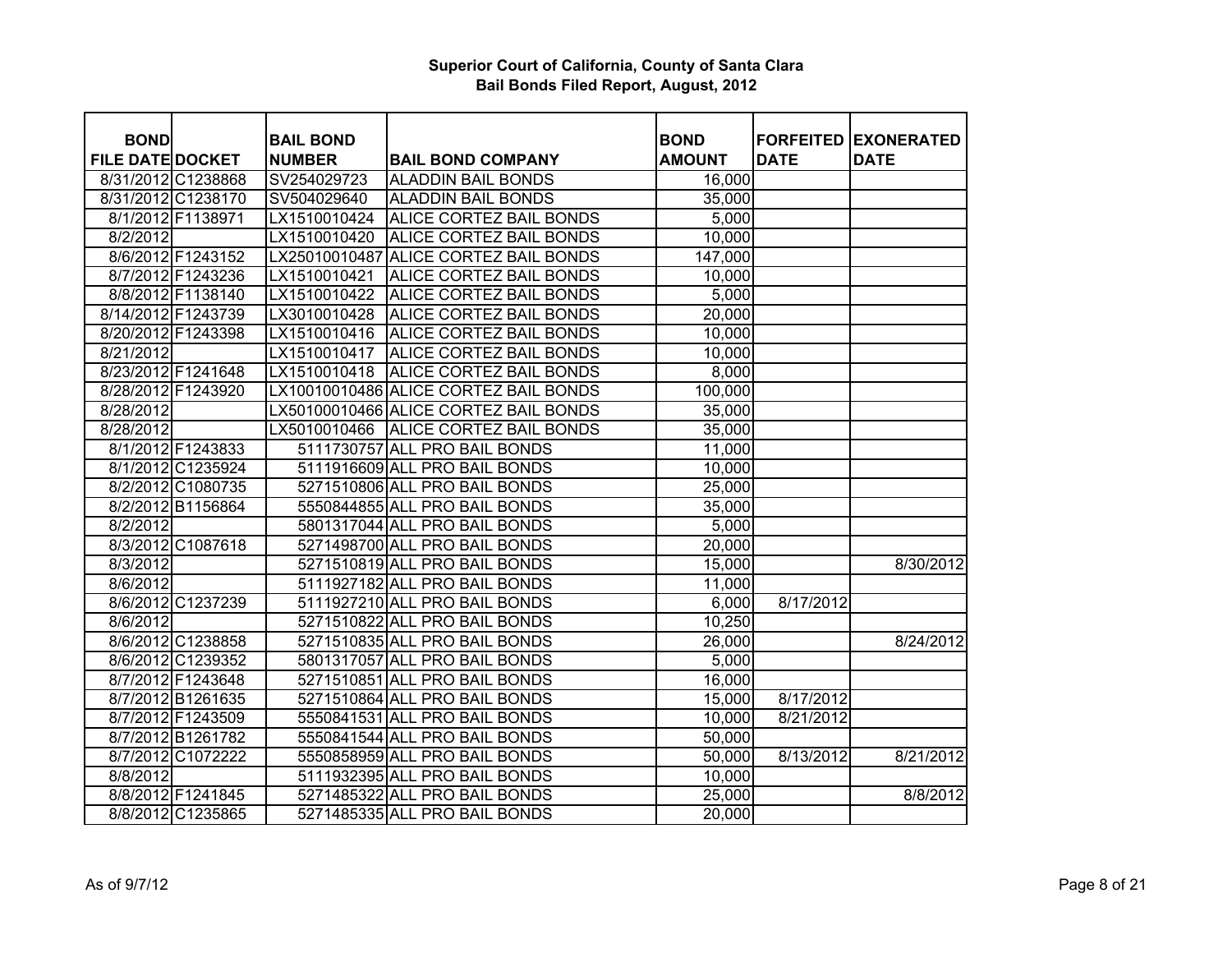| <b>BOND</b>             |                    | <b>BAIL BOND</b> |                               | <b>BOND</b>   |             | <b>FORFEITED EXONERATED</b> |
|-------------------------|--------------------|------------------|-------------------------------|---------------|-------------|-----------------------------|
| <b>FILE DATE DOCKET</b> |                    | <b>NUMBER</b>    | <b>BAIL BOND COMPANY</b>      | <b>AMOUNT</b> | <b>DATE</b> | <b>DATE</b>                 |
| 8/8/2012                |                    |                  | 5801317060 ALL PRO BAIL BONDS | 5,000         |             |                             |
|                         | 8/9/2012 F1242775  |                  | 5550849342 ALL PRO BAIL BONDS | 50,000        |             |                             |
|                         | 8/9/2012 C1092891  |                  | 5801317073 ALL PRO BAIL BONDS | 5,000         |             |                             |
|                         | 8/10/2012 C1239742 |                  | 5111932407 ALL PRO BAIL BONDS | 10,000        |             |                             |
|                         | 8/10/2012 C1238999 |                  | 5271485319 ALL PRO BAIL BONDS | 25,000        |             |                             |
|                         | 8/13/2012 C1117367 |                  | 5105284710 ALL PRO BAIL BONDS | 100,000       |             |                             |
|                         | 8/13/2012 CC771231 |                  | 5271485294 ALL PRO BAIL BONDS | 15,000        |             |                             |
|                         | 8/13/2012 C1238567 |                  | 5550849355 ALL PRO BAIL BONDS | 50,000        |             |                             |
|                         | 8/14/2012 B1261464 |                  | 5105281269 ALL PRO BAIL BONDS | 75,000        |             |                             |
|                         | 8/14/2012 C1239367 |                  | 5105281719 ALL PRO BAIL BONDS | 100,000       |             |                             |
|                         | 8/14/2012 BB831297 |                  | 5111932410 ALL PRO BAIL BONDS | 7,500         |             |                             |
| 8/14/2012               |                    |                  | 5550849339 ALL PRO BAIL BONDS | 50,000        |             |                             |
|                         | 8/15/2012 B1261604 |                  | 5111932436 ALL PRO BAIL BONDS | 10,000        |             |                             |
| 8/15/2012 F1136828      |                    |                  | 5111932452 ALL PRO BAIL BONDS | 10,000        |             |                             |
|                         | 8/15/2012 C1223208 |                  | 5550849326 ALL PRO BAIL BONDS | 40,000        |             |                             |
|                         | 8/15/2012 C1234176 |                  | 5801317086 ALL PRO BAIL BONDS | 5,000         |             |                             |
|                         | 8/15/2012 C1230210 |                  | 5801323791 ALL PRO BAIL BONDS | 4,000         |             |                             |
| 8/16/2012               |                    |                  | 5111932465 ALL PRO BAIL BONDS | 10,000        |             |                             |
| 8/17/2012               | 211358             |                  | 5271468499 ALL PRO BAIL BONDS | 20,000        |             |                             |
|                         | 8/17/2012 C1240224 |                  | 5271485306 ALL PRO BAIL BONDS | 25,000        |             |                             |
| 8/20/2012               |                    |                  | 5111932481 ALL PRO BAIL BONDS | 10,000        |             |                             |
| 8/20/2012               |                    |                  | 5111942459 ALL PRO BAIL BONDS | 10,000        |             | 9/4/2012                    |
|                         | 8/20/2012 C1239941 |                  | 5111955189 ALL PRO BAIL BONDS | 11,000        |             |                             |
|                         | 8/20/2012 CC958069 |                  | 5271485281 ALL PRO BAIL BONDS | 25,000        |             |                             |
|                         | 8/20/2012 C1228548 |                  | 5271525486 ALL PRO BAIL BONDS | 20,000        |             |                             |
| 8/20/2012               |                    |                  | 5801323803 ALL PRO BAIL BONDS | 1,000         |             |                             |
| 8/21/2012               |                    |                  | 5111955176 ALL PRO BAIL BONDS | 10,000        |             |                             |
|                         | 8/21/2012 C1237635 |                  | 5271525473 ALL PRO BAIL BONDS | 15,000        |             |                             |
|                         | 8/22/2012 C1235065 |                  | 5111942491 ALL PRO BAIL BONDS | 6,000         |             |                             |
|                         | 8/22/2012 C1236399 |                  | 5271489557 ALL PRO BAIL BONDS | 15,000        |             |                             |
| 8/23/2012               |                    |                  | 5111946275 ALL PRO BAIL BONDS | 11,000        |             |                             |
|                         | 8/23/2012 C1235904 |                  | 5801335945 ALL PRO BAIL BONDS | 5,000         |             |                             |
| 8/24/2012 B1260781      |                    |                  | 511194245 ALL PRO BAIL BONDS  | 10,000        |             |                             |
| 8/24/2012 B1260781      |                    |                  | 5111942475 ALL PRO BAIL BONDS | 10,000        |             |                             |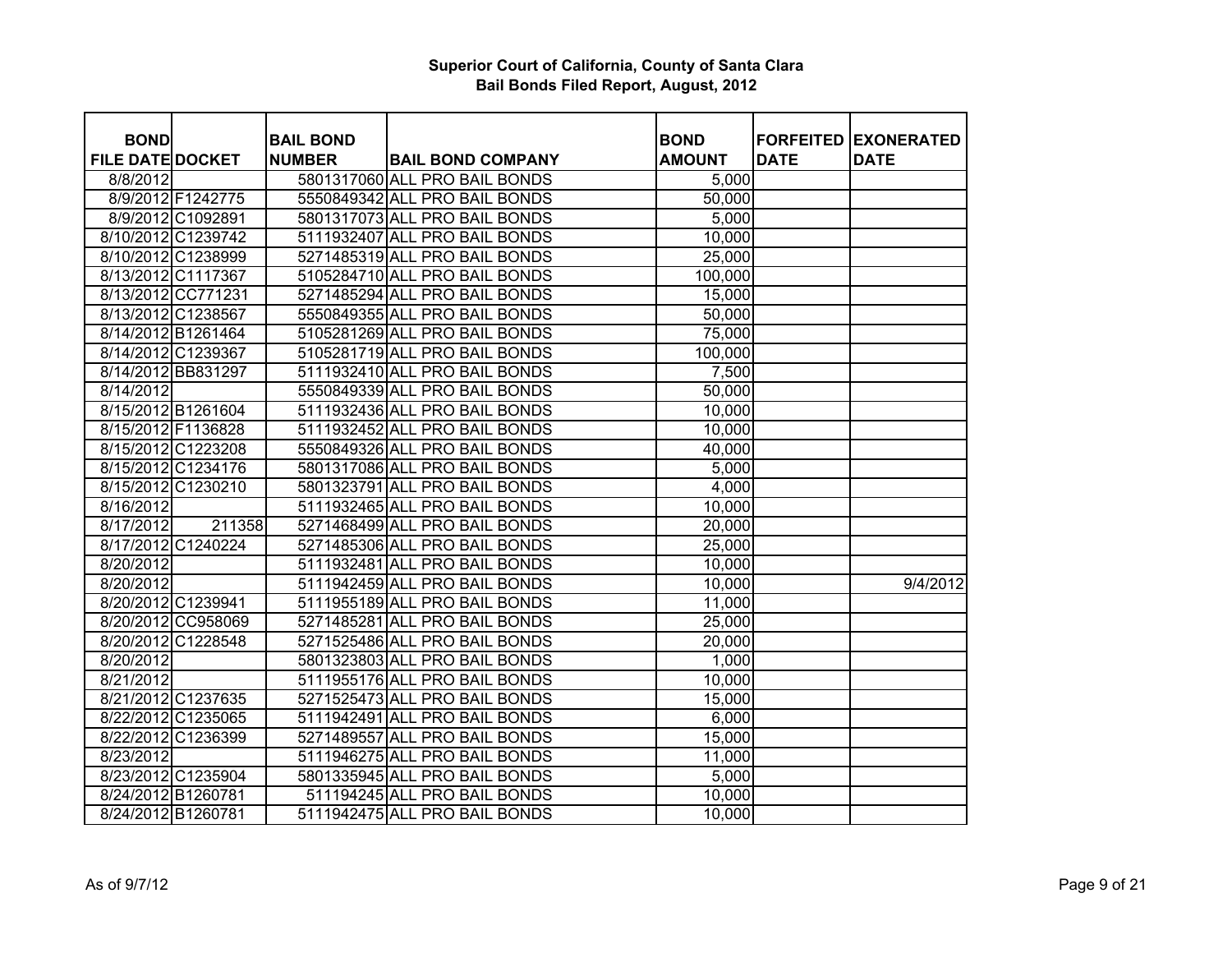| <b>BOND</b>             |                    | <b>BAIL BOND</b> |                               | <b>BOND</b>   | <b>FORFEITED</b> | <b>EXONERATED</b> |
|-------------------------|--------------------|------------------|-------------------------------|---------------|------------------|-------------------|
| <b>FILE DATE DOCKET</b> |                    | <b>NUMBER</b>    | <b>BAIL BOND COMPANY</b>      | <b>AMOUNT</b> | <b>DATE</b>      | <b>DATE</b>       |
| 8/27/2012               |                    |                  | 5271489586 ALL PRO BAIL BONDS | 16,000        |                  |                   |
| 8/27/2012 C1237526      |                    |                  | 5550844871 ALL PRO BAIL BONDS | 50,000        |                  |                   |
|                         | 8/27/2012 C1238128 |                  | 5550844884 ALL PRO BAIL BONDS | 35,000        |                  |                   |
|                         | 8/28/2012 B1261335 |                  | 5105284132 ALL PRO BAIL BONDS | 75,000        |                  |                   |
| 8/29/2012               |                    |                  | 5111946246 ALL PRO BAIL BONDS | 10,000        |                  |                   |
| 8/29/2012               |                    |                  | 5801337556 ALL PRO BAIL BONDS | 5,000         |                  |                   |
| 8/31/2012               |                    |                  | 511194623 ALL PRO BAIL BONDS  | 5,000         |                  |                   |
|                         | 8/31/2012 C1239564 |                  | 5111946262 ALL PRO BAIL BONDS | 10,000        |                  |                   |
| 8/31/2012               |                    |                  | 5111946288 ALL PRO BAIL BONDS | 10,000        |                  |                   |
|                         | 8/31/2012 F1242032 |                  | 5111958375 ALL PRO BAIL BONDS | 10,000        |                  |                   |
|                         | 8/1/2012 C1122397  | T105036671       | <b>BAD BOYS BAIL BONDS</b>    | 10,000        |                  |                   |
|                         | 8/1/2012 C1237894  | T2550345350      | <b>BAD BOYS BAIL BONDS</b>    | 20,000        |                  | 8/30/2012         |
|                         | 8/1/2012 C1229643  | T2550357645      | <b>BAD BOYS BAIL BONDS</b>    | 25,000        |                  |                   |
| 8/2/2012                |                    | T1050366713      | <b>BAD BOYS BAIL BONDS</b>    | 6,000         |                  |                   |
| 8/2/2012                |                    | T1050366715      | <b>BAD BOYS BAIL BONDS</b>    | 10,000        |                  |                   |
|                         | 8/2/2012 F1243121  | T2550346526      | <b>BAD BOYS BAIL BONDS</b>    | 25,000        |                  |                   |
| 8/2/2012                |                    | T2550366729      | <b>BAD BOYS BAIL BONDS</b>    | 15,000        |                  |                   |
|                         | 8/2/2012 B1261598  | T5050367085      | <b>BAD BOYS BAIL BONDS</b>    | 50,000        |                  |                   |
| 8/2/2012                |                    | T550366704       | <b>BAD BOYS BAIL BONDS</b>    | 5,000         |                  |                   |
|                         | 8/2/2012 C1224154  | T550366705       | <b>BAD BOYS BAIL BONDS</b>    | 5,000         |                  |                   |
|                         | 8/3/2012 C1236860  | T1050367041      | <b>BAD BOYS BAIL BONDS</b>    | 10,000        |                  |                   |
| 8/3/2012                |                    | T2550357641      | <b>BAD BOYS BAIL BONDS</b>    | 25,000        |                  | 8/16/2012         |
|                         | 8/3/2012 B1261905  | T2550366731      | <b>BAD BOYS BAIL BONDS</b>    | 25,000        |                  |                   |
|                         | 8/3/2012 B1261481  | T5050367087      | <b>BAD BOYS BAIL BONDS</b>    | 50,000        |                  |                   |
|                         | 8/3/2012 C1103562  | T550356624       | <b>BAD BOYS BAIL BONDS</b>    | 5,000         |                  |                   |
|                         | 8/3/2012 C1233924  | T550357472       | <b>BAD BOYS BAIL BONDS</b>    | 5,000         |                  |                   |
|                         | 8/3/2012 C1233247  | T550363086       | <b>BAD BOYS BAIL BONDS</b>    | 5,000         |                  |                   |
|                         | 8/6/2012 C1239598  | T1050367037      | <b>BAD BOYS BAIL BONDS</b>    | 10,000        |                  |                   |
| 8/6/2012                |                    | T1050367375      | <b>BAD BOYS BAIL BONDS</b>    | 10,000        |                  | 8/30/2012         |
|                         | 8/6/2012 C1199428  | T1050367376      | <b>BAD BOYS BAIL BONDS</b>    | 7,500         |                  |                   |
|                         | 8/6/2012 C1240076  | T1050367379      | <b>BAD BOYS BAIL BONDS</b>    | 10,000        |                  |                   |
| 8/6/2012                |                    | T1050367380      | <b>BAD BOYS BAIL BONDS</b>    | 10,000        |                  |                   |
|                         | 8/6/2012 C1235862  | T2550366730      | <b>BAD BOYS BAIL BONDS</b>    | 20,000        |                  |                   |
| 8/6/2012                |                    | T5050367084      | <b>BAD BOYS BAIL BONDS</b>    | 50,000        |                  |                   |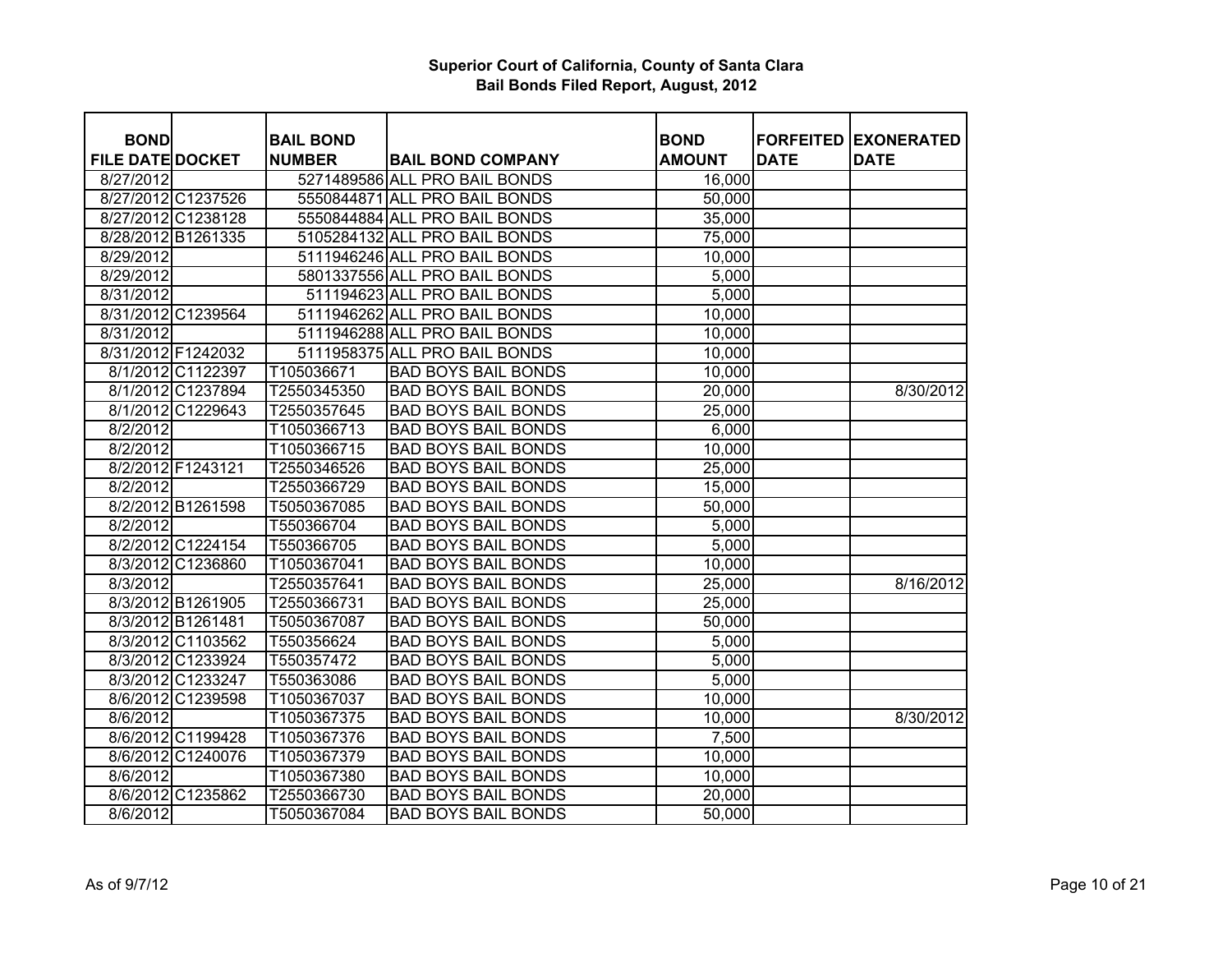| <b>BOND</b>             |                    | <b>BAIL BOND</b> |                            | <b>BOND</b>   | <b>FORFEITED</b> | <b>EXONERATED</b> |
|-------------------------|--------------------|------------------|----------------------------|---------------|------------------|-------------------|
| <b>FILE DATE DOCKET</b> |                    | <b>NUMBER</b>    | <b>BAIL BOND COMPANY</b>   | <b>AMOUNT</b> | <b>DATE</b>      | <b>DATE</b>       |
|                         | 8/6/2012 C1239659  | T5050367413      | <b>BAD BOYS BAIL BONDS</b> | 50,000        |                  |                   |
|                         | 8/7/2012 B1261785  | T1050367378      | <b>BAD BOYS BAIL BONDS</b> | 7,000         |                  |                   |
|                         | 8/7/2012 F1242511  | T1050367381      | <b>BAD BOYS BAIL BONDS</b> | 6,000         |                  |                   |
|                         | 8/7/2012 B1261690  | T5050367086      | <b>BAD BOYS BAIL BONDS</b> | 50,000        |                  |                   |
|                         | 8/7/2012 C1229285  | T550356385       | <b>BAD BOYS BAIL BONDS</b> | 5,000         |                  |                   |
|                         | 8/7/2012 C1227472  | T550357617       | <b>BAD BOYS BAIL BONDS</b> | 5,000         |                  |                   |
|                         | 8/7/2012 B1261010  | T550366703       | <b>BAD BOYS BAIL BONDS</b> | 3,000         |                  |                   |
|                         | 8/8/2012 C1073411  | T2550366633      | <b>BAD BOYS BAIL BONDS</b> | 20,000        |                  |                   |
|                         | 8/8/2012 B1261606  | T5050367410      | <b>BAD BOYS BAIL BONDS</b> | 30,000        |                  |                   |
|                         | 8/8/2012 C1235926  | T550351183       | <b>BAD BOYS BAIL BONDS</b> | 5,000         |                  |                   |
|                         | 8/8/2012 C1229392  | T550351679       | <b>BAD BOYS BAIL BONDS</b> | 5,000         |                  |                   |
|                         | 8/9/2012 C1237824  | T1050367382      | <b>BAD BOYS BAIL BONDS</b> | 5,000         |                  |                   |
|                         | 8/9/2012 C1237935  | T2550366631      | <b>BAD BOYS BAIL BONDS</b> | 25,000        |                  |                   |
|                         | 8/10/2012 C1112102 | T2550351891      | <b>BAD BOYS BAIL BONDS</b> | 20,000        |                  |                   |
|                         | 8/10/2012 C1238560 | T2550356670      | <b>BAD BOYS BAIL BONDS</b> | 25,000        |                  |                   |
| 8/13/2012               |                    | T1050367221      | <b>BAD BOYS BAIL BONDS</b> | 10,000        |                  |                   |
|                         | 8/13/2012 C1239993 | T1050367912      | <b>BAD BOYS BAIL BONDS</b> | 10,000        |                  |                   |
| 8/13/2012               |                    | T1050367921      | <b>BAD BOYS BAIL BONDS</b> | 10,000        |                  |                   |
| 8/13/2012               |                    | T2550356669      | <b>BAD BOYS BAIL BONDS</b> | 11,000        |                  |                   |
|                         | 8/13/2012 C1237573 | T2550356675      | <b>BAD BOYS BAIL BONDS</b> | 10,000        |                  |                   |
|                         | 8/13/2012 C1236937 | T2550366732      | <b>BAD BOYS BAIL BONDS</b> | 7,500         |                  |                   |
| 8/13/2012 C1223335      |                    | T5050363777      | <b>BAD BOYS BAIL BONDS</b> | 50,000        | 9/4/2012         |                   |
| 8/13/2012               |                    | T5050367411      | <b>BAD BOYS BAIL BONDS</b> | 30,000        |                  |                   |
| 8/13/2012               |                    | T550346266       | <b>BAD BOYS BAIL BONDS</b> | 5,000         |                  |                   |
|                         | 8/13/2012 C1234505 | T550351861       | <b>BAD BOYS BAIL BONDS</b> | 5,000         |                  |                   |
|                         | 8/13/2012 C1236477 | T550356387       | <b>BAD BOYS BAIL BONDS</b> | 5,000         |                  |                   |
|                         | 8/14/2012 C1239430 | T1050367219      | <b>BAD BOYS BAIL BONDS</b> | 10,000        |                  |                   |
| 8/14/2012               |                    | T1050367384      | <b>BAD BOYS BAIL BONDS</b> | 10,000        |                  |                   |
| 8/14/2012               |                    | T1050367663      | <b>BAD BOYS BAIL BONDS</b> | 10,000        |                  |                   |
| 8/14/2012 C1231871      |                    | T1050367665      | <b>BAD BOYS BAIL BONDS</b> | 7,500         |                  |                   |
| 8/14/2012 B1261861      |                    | T20050367977     | <b>BAD BOYS BAIL BONDS</b> | 110,000       |                  |                   |
| 8/14/2012 C1235857      |                    | T2550356671      | <b>BAD BOYS BAIL BONDS</b> | 10,000        |                  |                   |
| 8/14/2012 C1236496      |                    | T2550356673      | <b>BAD BOYS BAIL BONDS</b> | 7,500         |                  |                   |
| 8/14/2012               |                    | T2550356676      | <b>BAD BOYS BAIL BONDS</b> | 10,000        |                  |                   |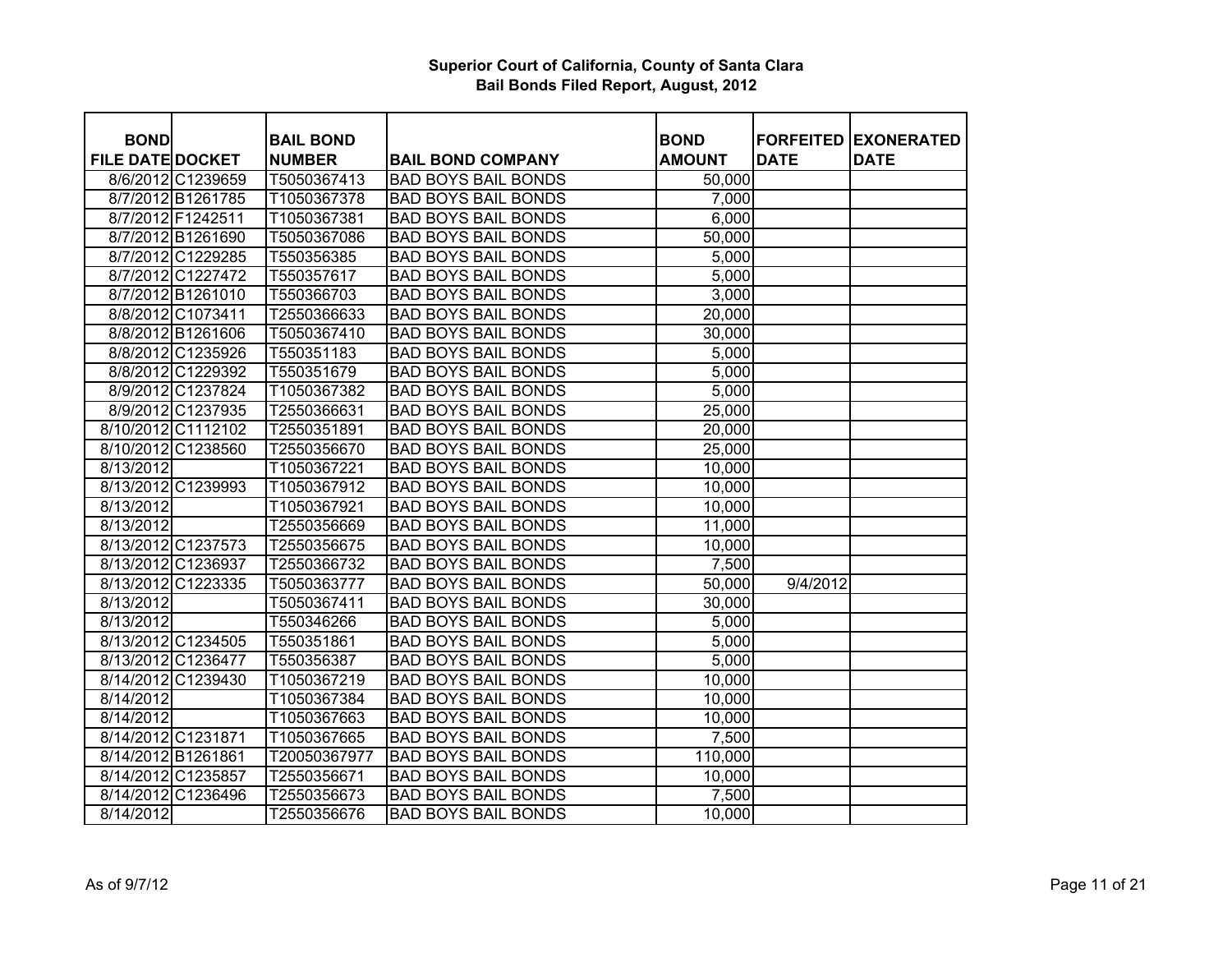| <b>BOND</b>             |                    | <b>BAIL BOND</b>   |                            | <b>BOND</b>         | <b>FORFEITED</b> | <b>EXONERATED</b> |
|-------------------------|--------------------|--------------------|----------------------------|---------------------|------------------|-------------------|
| <b>FILE DATE DOCKET</b> |                    | <b>NUMBER</b>      | <b>BAIL BOND COMPANY</b>   | <b>AMOUNT</b>       | <b>DATE</b>      | <b>DATE</b>       |
|                         | 8/14/2012 C1086537 | T5050367255        | <b>BAD BOYS BAIL BONDS</b> | 50,000              |                  |                   |
| 8/14/2012               |                    | 211661 T5050367256 | <b>BAD BOYS BAIL BONDS</b> | $\overline{50,000}$ |                  |                   |
|                         | 8/14/2012 C1240089 | T5050367257        | <b>BAD BOYS BAIL BONDS</b> | 50,000              |                  |                   |
|                         | 8/14/2012 F1243815 | T5050367689        | <b>BAD BOYS BAIL BONDS</b> | 26,000              |                  |                   |
|                         | 8/14/2012 C1240089 | T5050367690        | <b>BAD BOYS BAIL BONDS</b> | 50,000              |                  |                   |
| 8/15/2012               |                    |                    | <b>BAD BOYS BAIL BONDS</b> | 25,000              |                  |                   |
|                         |                    | T2550356668        |                            |                     |                  |                   |
|                         | 8/15/2012 B1260089 | T2550367391        | <b>BAD BOYS BAIL BONDS</b> | 10,000              |                  |                   |
|                         | 8/15/2012 B1260929 | T550351860         | <b>BAD BOYS BAIL BONDS</b> | 1,000               |                  |                   |
|                         | 8/16/2012 CC262603 | T550367027         | <b>BAD BOYS BAIL BONDS</b> | 4,000               |                  |                   |
|                         | 8/17/2012 B1261927 | T2550367253        | <b>BAD BOYS BAIL BONDS</b> | 25,000              |                  |                   |
| 8/20/2012               |                    | T1050367660        | <b>BAD BOYS BAIL BONDS</b> | 10,000              |                  |                   |
|                         | 8/20/2012 C1235403 | T1050371262        | <b>BAD BOYS BAIL BONDS</b> | 10,000              |                  |                   |
| 8/20/2012               |                    | T1050371268        | <b>BAD BOYS BAIL BONDS</b> | 10,000              |                  |                   |
| 8/20/2012               |                    | T2550356667        | <b>BAD BOYS BAIL BONDS</b> | 17,000              |                  |                   |
| 8/20/2012               |                    | T2550367396        | <b>BAD BOYS BAIL BONDS</b> | 10,000              |                  |                   |
|                         | 8/20/2012 C1239610 | T5050371295        | <b>BAD BOYS BAIL BONDS</b> | 50,000              |                  |                   |
| 8/20/2012               |                    | T5050371299        | <b>BAD BOYS BAIL BONDS</b> | 35,000              |                  | 9/4/2012          |
| 8/20/2012               |                    | T550367214         | <b>BAD BOYS BAIL BONDS</b> | 5,000               |                  |                   |
| 8/21/2012               |                    | T1050367215        | <b>BAD BOYS BAIL BONDS</b> | 10,000              |                  |                   |
| 8/21/2012               |                    | T1050371267        | <b>BAD BOYS BAIL BONDS</b> | 10,000              |                  |                   |
| 8/21/2012               |                    | T2550367069        | <b>BAD BOYS BAIL BONDS</b> | 11,000              |                  |                   |
|                         | 8/21/2012 CC638982 | T2550367254        | <b>BAD BOYS BAIL BONDS</b> | 20,000              |                  |                   |
| 8/21/2012               |                    | T5050371296        | <b>BAD BOYS BAIL BONDS</b> | 50,000              |                  |                   |
| 8/22/2012               |                    | T1050367915        | <b>BAD BOYS BAIL BONDS</b> | 10,000              |                  |                   |
| 8/23/2012               |                    | T1050367914        | <b>BAD BOYS BAIL BONDS</b> | 10,000              |                  |                   |
| 8/23/2012               |                    | T2550367394        | <b>BAD BOYS BAIL BONDS</b> | 20,000              |                  |                   |
|                         | 8/23/2012 C1239510 | T2550371282        | <b>BAD BOYS BAIL BONDS</b> | 25,000              |                  |                   |
|                         | 8/24/2012 B1261912 | T10050367717       | <b>BAD BOYS BAIL BONDS</b> | 40,000              |                  |                   |
|                         | 8/24/2012 B1261912 | T2550371279        | <b>BAD BOYS BAIL BONDS</b> | 20,000              |                  |                   |
|                         | 8/24/2012 C1116011 | T5050371712        | <b>BAD BOYS BAIL BONDS</b> | 40,000              |                  |                   |
|                         | 8/24/2012 B1260017 | T550367213         | <b>BAD BOYS BAIL BONDS</b> | 5,000               |                  |                   |
|                         | 8/27/2012 C1226578 | T1050371681        | <b>BAD BOYS BAIL BONDS</b> | 10,000              |                  |                   |
|                         | 8/27/2012 CC939602 | T1050371684        | <b>BAD BOYS BAIL BONDS</b> | 10,000              |                  |                   |
|                         | 8/27/2012 F1243509 | T2550367932        | <b>BAD BOYS BAIL BONDS</b> | 25,000              | 9/4/2012         |                   |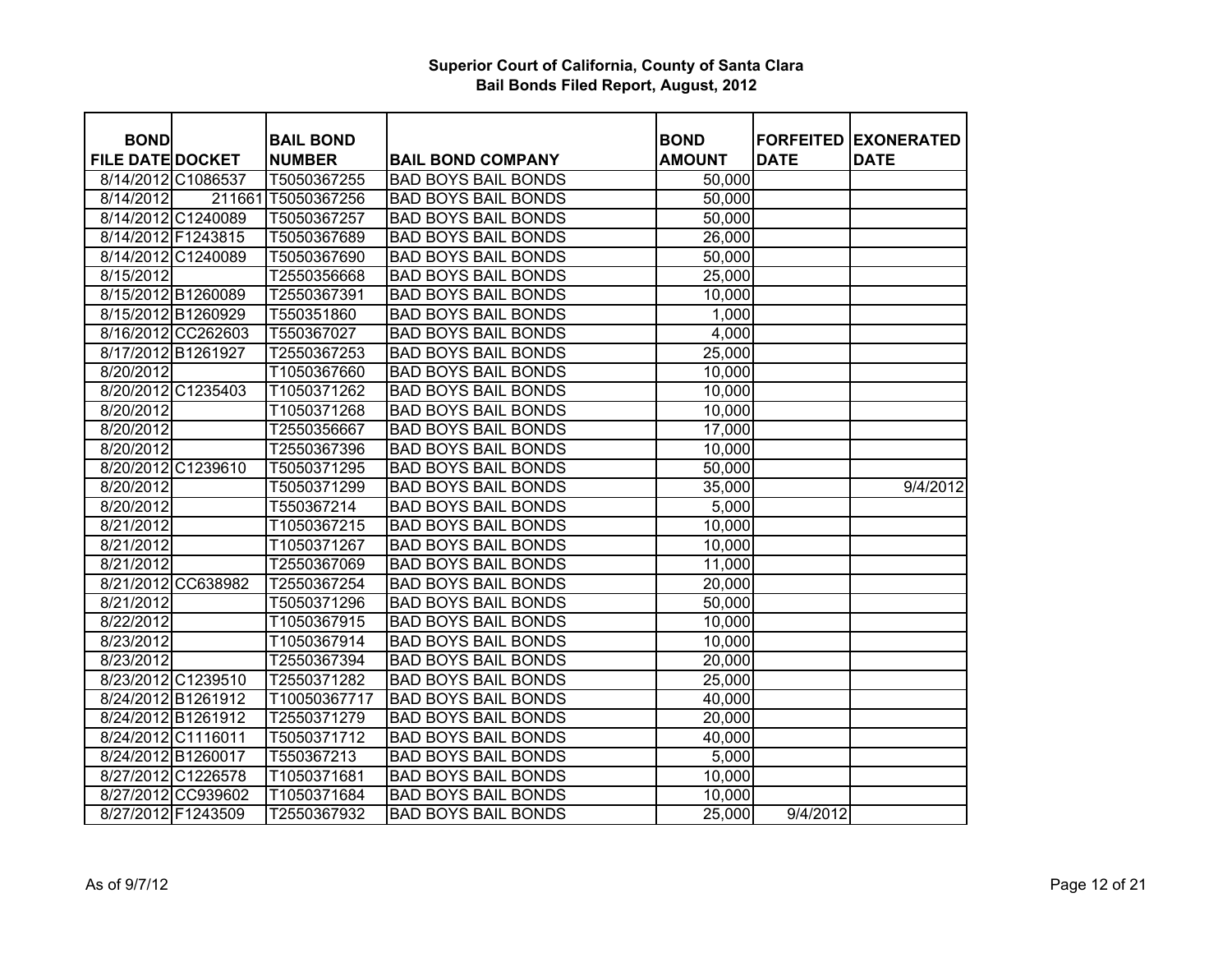| <b>BOND</b>             |                    | <b>BAIL BOND</b> |                                | <b>BOND</b>   | <b>FORFEITED</b> | <b>EXONERATED</b> |
|-------------------------|--------------------|------------------|--------------------------------|---------------|------------------|-------------------|
| <b>FILE DATE DOCKET</b> |                    | <b>NUMBER</b>    | <b>BAIL BOND COMPANY</b>       | <b>AMOUNT</b> | <b>DATE</b>      | <b>DATE</b>       |
| 8/27/2012               |                    | T2550371698      | <b>BAD BOYS BAIL BONDS</b>     | 25,000        |                  |                   |
| 8/27/2012               |                    | T2550371699      | <b>BAD BOYS BAIL BONDS</b>     | 25,000        |                  |                   |
| 8/27/2012               |                    | T2550371700      | <b>BAD BOYS BAIL BONDS</b>     | 20,000        |                  |                   |
| 8/27/2012               |                    | T2550371702      | <b>BAD BOYS BAIL BONDS</b>     | 25,000        |                  |                   |
| 8/28/2012 B1262091      |                    | T1050367920      | <b>BAD BOYS BAIL BONDS</b>     | 10,000        |                  |                   |
|                         | 8/28/2012 C1238119 | T1050371264      | <b>BAD BOYS BAIL BONDS</b>     | 5,000         |                  |                   |
| 8/28/2012               |                    | T1050371676      | <b>BAD BOYS BAIL BONDS</b>     | 10,000        |                  |                   |
|                         | 8/28/2012 B1262120 | T5050371714      | <b>BAD BOYS BAIL BONDS</b>     | 50,000        |                  |                   |
| 8/29/2012               |                    | T1050367917      | <b>BAD BOYS BAIL BONDS</b>     | 10,000        |                  |                   |
| 8/29/2012 C1239527      |                    | T1050371675      | <b>BAD BOYS BAIL BONDS</b>     | 10,000        |                  |                   |
| 8/29/2012               |                    | T2550371693      | <b>BAD BOYS BAIL BONDS</b>     | 20,000        |                  |                   |
| 8/29/2012               |                    | T2550371694      | <b>BAD BOYS BAIL BONDS</b>     | 15,000        |                  |                   |
|                         | 8/29/2012 C1235487 | T2550371701      | <b>BAD BOYS BAIL BONDS</b>     | 20,000        |                  |                   |
|                         | 8/29/2012 C1237355 | T550367652       | <b>BAD BOYS BAIL BONDS</b>     | 5,000         |                  | 8/29/2012         |
|                         | 8/30/2012 F1243805 | T1050367919      | <b>BAD BOYS BAIL BONDS</b>     | 10,000        |                  |                   |
|                         | 8/30/2012 C1239909 | T5050371875      | <b>BAD BOYS BAIL BONDS</b>     | 50,000        |                  |                   |
| 8/31/2012 F1241484      |                    | T1050367216      | <b>BAD BOYS BAIL BONDS</b>     | 7,000         |                  |                   |
| 8/31/2012               |                    | T1050371679      | <b>BAD BOYS BAIL BONDS</b>     | 6,000         |                  |                   |
| 8/31/2012               |                    | T1050371793      | <b>BAD BOYS BAIL BONDS</b>     | 10,000        |                  |                   |
|                         | 8/15/2012 B1261109 | A2500610941      | <b>BAD MOON BAIL BONDS</b>     | 25,000        |                  |                   |
|                         | 8/1/2012 C1238335  | FCS10985096      | <b>BAIL HOTLINE BAIL BONDS</b> | 10,000        | 8/13/2012        |                   |
|                         | 8/1/2012 B1261569  | FCS25964197      | <b>BAIL HOTLINE BAIL BONDS</b> | 25,000        | 8/1/2012         |                   |
|                         | 8/2/2012 C1237946  | FCS10947325      | <b>BAIL HOTLINE BAIL BONDS</b> | 10,000        | 8/7/2012         |                   |
|                         | 8/2/2012 FF929395  | FCS10965347      | <b>BAIL HOTLINE BAIL BONDS</b> | 10,000        |                  |                   |
|                         | 8/2/2012 FF929505  | FCS10974326      | <b>BAIL HOTLINE BAIL BONDS</b> | 10,000        |                  |                   |
|                         | 8/2/2012 F1033757  | FCS10987185      | <b>BAIL HOTLINE BAIL BONDS</b> | 5,000         |                  |                   |
|                         | 8/2/2012 F1242035  | FCS250947305     | <b>BAIL HOTLINE BAIL BONDS</b> | 150,000       |                  |                   |
|                         | 8/2/2012 FF930936  | FCS25972307      | <b>BAIL HOTLINE BAIL BONDS</b> | 15,000        |                  |                   |
|                         | 8/2/2012 F1241186  | FCS50959855      | <b>BAIL HOTLINE BAIL BONDS</b> | 50,000        |                  | 8/16/2012         |
|                         | 8/2/2012 F1243361  | FCS50972419      | <b>BAIL HOTLINE BAIL BONDS</b> | 30,000        | 8/3/2012         |                   |
|                         | 8/3/2012 C1235885  | FCS10987184      | <b>BAIL HOTLINE BAIL BONDS</b> | 5,000         |                  |                   |
|                         | 8/3/2012 C1235218  | FCS10987186      | <b>BAIL HOTLINE BAIL BONDS</b> | 10,000        |                  |                   |
|                         | 8/3/2012 F1243457  | FCS25990518      | <b>BAIL HOTLINE BAIL BONDS</b> | 20,000        |                  |                   |
|                         | 8/3/2012 B1260735  | FCS50947279      | <b>BAIL HOTLINE BAIL BONDS</b> | 35,000        |                  |                   |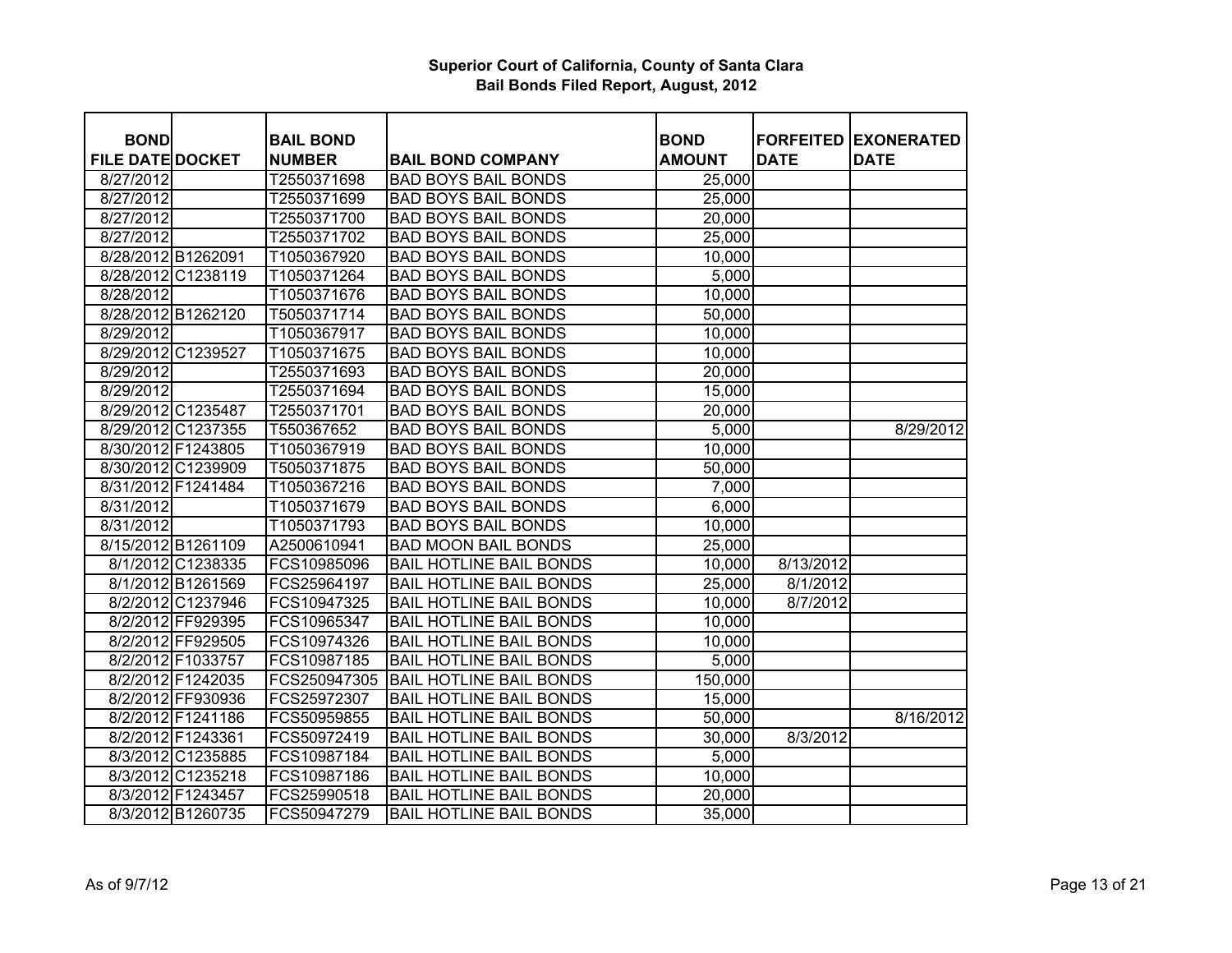| <b>BOND</b>             |                    | <b>BAIL BOND</b>    |                                | <b>BOND</b>   | <b>FORFEITED</b> | <b>EXONERATED</b> |
|-------------------------|--------------------|---------------------|--------------------------------|---------------|------------------|-------------------|
| <b>FILE DATE DOCKET</b> |                    | <b>NUMBER</b>       | <b>BAIL BOND COMPANY</b>       | <b>AMOUNT</b> | <b>DATE</b>      | <b>DATE</b>       |
|                         | 8/6/2012 C1234251  | FCS10969853         | <b>BAIL HOTLINE BAIL BONDS</b> | 10,000        | 8/15/2012        |                   |
| 8/6/2012                |                    | FCS10972137         | <b>BAIL HOTLINE BAIL BONDS</b> | 10,000        |                  | 8/31/2012         |
|                         | 8/6/2012 C1095926  | FCS10987205         | <b>BAIL HOTLINE BAIL BONDS</b> | 5,000         |                  |                   |
| 8/6/2012                |                    | FCS10987268         | <b>BAIL HOTLINE BAIL BONDS</b> | 6,000         |                  |                   |
| 8/6/2012                |                    | FCS10987269         | <b>BAIL HOTLINE BAIL BONDS</b> | 5,000         |                  |                   |
| 8/6/2012                |                    | FCS25967727         | <b>BAIL HOTLINE BAIL BONDS</b> | 10,000        |                  |                   |
| 8/6/2012                |                    | FCS25977793         | <b>BAIL HOTLINE BAIL BONDS</b> | 1,000         |                  |                   |
|                         | 8/6/2012 C1237632  | FCS25990517         | <b>BAIL HOTLINE BAIL BONDS</b> | 10,000        |                  |                   |
| 8/8/2012                |                    | FCS25990512         | <b>BAIL HOTLINE BAIL BONDS</b> | 10,000        |                  |                   |
|                         | 8/8/2012 C1239376  | FCS25990513         | <b>BAIL HOTLINE BAIL BONDS</b> | 25,000        |                  |                   |
|                         | 8/8/2012 B1261784  | FCS25990519         | <b>BAIL HOTLINE BAIL BONDS</b> | 25,000        |                  |                   |
| 8/8/2012                |                    | FCS50956644         | <b>BAIL HOTLINE BAIL BONDS</b> | 36,000        |                  | 9/4/2012          |
|                         | 8/10/2012 C1112937 | FCS25980441         | <b>BAIL HOTLINE BAIL BONDS</b> | 5,000         |                  |                   |
|                         | 8/10/2012 C1238998 | FCS25990630         | <b>BAIL HOTLINE BAIL BONDS</b> | 20,000        | 8/22/2012        |                   |
|                         | 8/12/2012 C1239623 | FCS250965721        | <b>BAIL HOTLINE BAIL BONDS</b> | 110,000       |                  |                   |
|                         | 8/13/2012 C1234087 | FCS25990515         | <b>BAIL HOTLINE BAIL BONDS</b> | 20,000        |                  |                   |
| 8/13/2012               |                    | FCS25990619         | <b>BAIL HOTLINE BAIL BONDS</b> | 11,000        |                  |                   |
|                         | 8/13/2012 C1236748 | FCS50959854         | <b>BAIL HOTLINE BAIL BONDS</b> | 31,000        |                  |                   |
|                         | 8/14/2012 C1231858 | FCS10990342         | <b>BAIL HOTLINE BAIL BONDS</b> | 1,000         |                  |                   |
|                         | 8/14/2012 B1259364 | FCS10990345         | <b>BAIL HOTLINE BAIL BONDS</b> | 5,000         |                  |                   |
|                         | 8/14/2012 C1238942 | FCS10990349         | <b>BAIL HOTLINE BAIL BONDS</b> | 10,000        |                  | 8/27/2012         |
|                         | 8/14/2012 F1242299 | FCS25990618         | <b>BAIL HOTLINE BAIL BONDS</b> | 15,000        |                  |                   |
|                         | 8/14/2012 C1240231 | FCS25990622         | <b>BAIL HOTLINE BAIL BONDS</b> | 10,000        |                  |                   |
|                         | 8/14/2012 B1046230 | FCS50959845         | <b>BAIL HOTLINE BAIL BONDS</b> | 5,000         |                  |                   |
|                         | 8/14/2012 C1228030 | FCS50982623         | <b>BAIL HOTLINE BAIL BONDS</b> | 50,000        |                  |                   |
|                         | 8/15/2012 B1258710 | FCS10990343         | <b>BAIL HOTLINE BAIL BONDS</b> | 3,000         |                  |                   |
| 8/15/2012               |                    | FCS25990620         | <b>BAIL HOTLINE BAIL BONDS</b> | 25,000        |                  |                   |
| 8/16/2012               |                    | FCS25990623         | <b>BAIL HOTLINE BAIL BONDS</b> | 25,000        |                  |                   |
|                         | 8/16/2012 C1118361 | FCS50982624         | <b>BAIL HOTLINE BAIL BONDS</b> | 40,000        |                  |                   |
|                         | 8/17/2012 F1243669 | FCS10990356         | <b>BAIL HOTLINE BAIL BONDS</b> | 10,000        |                  |                   |
|                         | 8/17/2012 C1238964 | FCS10993664         | <b>BAIL HOTLINE BAIL BONDS</b> | 10,000        |                  | 8/30/2012         |
| 8/20/2012               |                    | FCS100945747        | <b>BAIL HOTLINE BAIL BONDS</b> | 76,000        |                  |                   |
| 8/20/2012               |                    | FCS100990790        | <b>BAIL HOTLINE BAIL BONDS</b> | 72,000        |                  |                   |
| 8/20/2012               |                    | 212318 FCS250970185 | <b>BAIL HOTLINE BAIL BONDS</b> | 175,000       |                  |                   |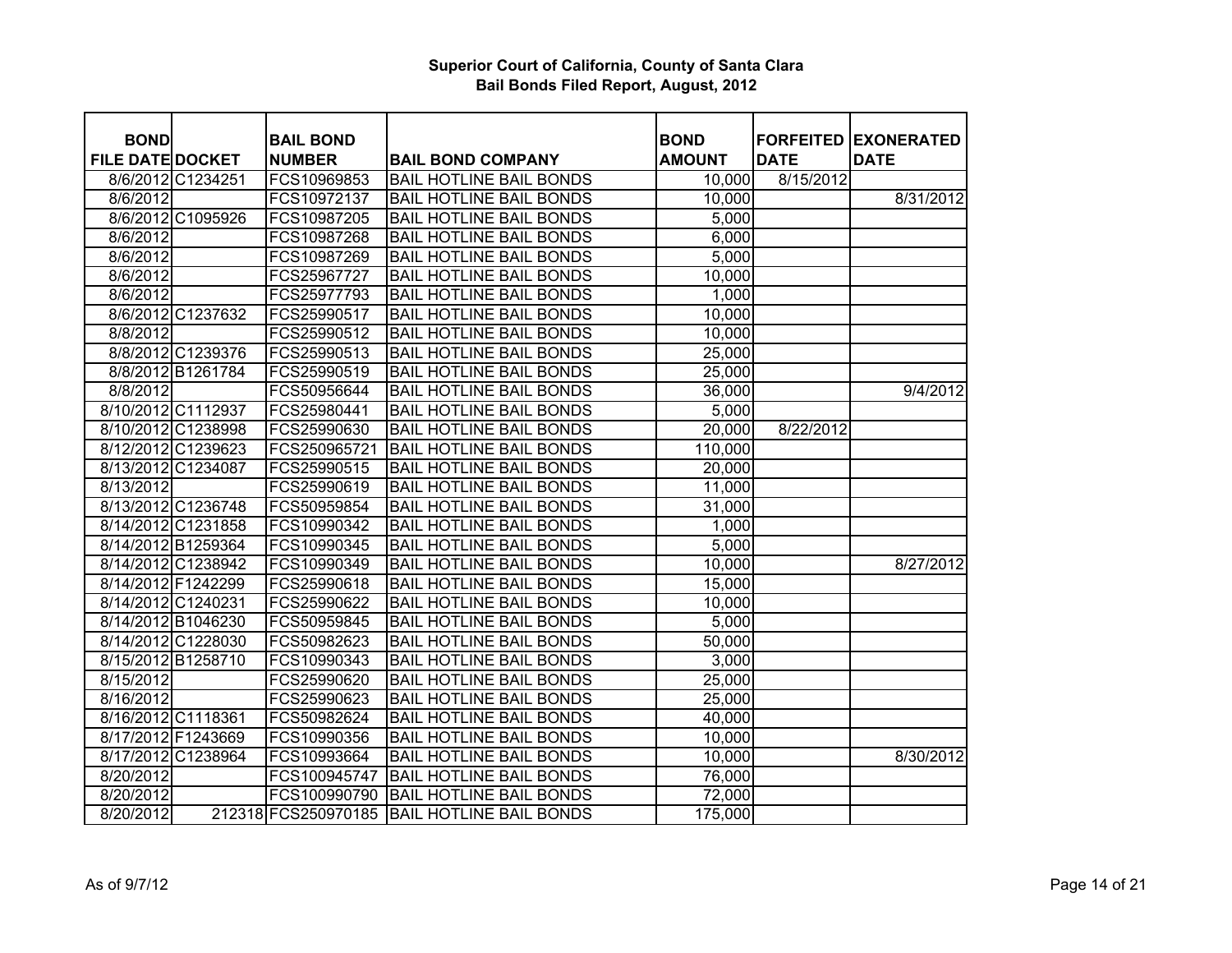| <b>BOND</b>             |                    | <b>BAIL BOND</b> |                                       | <b>BOND</b>   | <b>FORFEITED</b> | <b>EXONERATED</b> |
|-------------------------|--------------------|------------------|---------------------------------------|---------------|------------------|-------------------|
| <b>FILE DATE DOCKET</b> |                    | <b>NUMBER</b>    | <b>BAIL BOND COMPANY</b>              | <b>AMOUNT</b> | <b>DATE</b>      | <b>DATE</b>       |
| 8/20/2012               |                    | FCS25990624      | <b>BAIL HOTLINE BAIL BONDS</b>        | 10,000        |                  |                   |
|                         | 8/20/2012 C1110998 | FCS25990627      | <b>BAIL HOTLINE BAIL BONDS</b>        | 7,500         |                  | 8/27/2012         |
|                         | 8/20/2012 C1115712 | FCS25990628      | <b>BAIL HOTLINE BAIL BONDS</b>        | 25,000        |                  |                   |
|                         | 8/20/2012 C1223400 | FCS25993886      | <b>BAIL HOTLINE BAIL BONDS</b>        | 5,000         |                  | 8/27/2012         |
| 8/20/2012 C1238565      |                    | FCS50988084      | <b>BAIL HOTLINE BAIL BONDS</b>        | 50,000        |                  |                   |
| 8/21/2012               |                    | FCS10990341      | <b>BAIL HOTLINE BAIL BONDS</b>        | 10,000        |                  |                   |
| 8/21/2012 C1239937      |                    | FCS10990353      | <b>BAIL HOTLINE BAIL BONDS</b>        | 5,000         | 9/4/2012         |                   |
| 8/21/2012 B1157181      |                    | FCS10993663      | <b>BAIL HOTLINE BAIL BONDS</b>        | 1,000         |                  |                   |
| 8/21/2012               |                    | FCS25990625      | <b>BAIL HOTLINE BAIL BONDS</b>        | 15,000        |                  |                   |
| 8/21/2012 F1243700      |                    | FCS25990629      | <b>BAIL HOTLINE BAIL BONDS</b>        | 25,000        |                  |                   |
| 8/22/2012 C1231041      |                    | FCS10990352      | <b>BAIL HOTLINE BAIL BONDS</b>        | 5,000         |                  |                   |
| 8/22/2012 C1238335      |                    | FCS10990357      | <b>BAIL HOTLINE BAIL BONDS</b>        | 10,000        |                  |                   |
| 8/22/2012 C1239939      |                    | FCS50988083      | <b>BAIL HOTLINE BAIL BONDS</b>        | 50,000        |                  |                   |
| 8/22/2012 B1261884      |                    | FCS50990678      | <b>BAIL HOTLINE BAIL BONDS</b>        | 50,000        |                  |                   |
| 8/23/2012 C1237388      |                    |                  | FCS1001001184 BAIL HOTLINE BAIL BONDS | 100,000       |                  |                   |
| 8/24/2012               |                    | FCS10990346      | <b>BAIL HOTLINE BAIL BONDS</b>        | 10,000        |                  |                   |
| 8/24/2012 C1239998      |                    | FCS10990351      | <b>BAIL HOTLINE BAIL BONDS</b>        | 10,000        |                  |                   |
| 8/24/2012 B1261914      |                    | FCS10997554      | <b>BAIL HOTLINE BAIL BONDS</b>        | 10,000        |                  |                   |
| 8/24/2012 B1261966      |                    | FCS10997555      | <b>BAIL HOTLINE BAIL BONDS</b>        | 10,000        |                  |                   |
| 8/24/2012               |                    | FCS10997570      | <b>BAIL HOTLINE BAIL BONDS</b>        | 10,000        |                  |                   |
|                         | 8/24/2012 C1236404 | FCS10997571      | <b>BAIL HOTLINE BAIL BONDS</b>        | 5,000         |                  |                   |
|                         | 8/24/2012 C1239516 | FCS251000907     | <b>BAIL HOTLINE BAIL BONDS</b>        | 20,000        |                  |                   |
| 8/27/2012               |                    | FCS10997573      | <b>BAIL HOTLINE BAIL BONDS</b>        | 10,000        |                  |                   |
| 8/27/2012 C1232767      |                    | FCS10997574      | <b>BAIL HOTLINE BAIL BONDS</b>        | 10,000        |                  |                   |
|                         | 8/27/2012 C1239203 | FCS250952262     | <b>BAIL HOTLINE BAIL BONDS</b>        | 150,000       |                  |                   |
| 8/27/2012               |                    | FCS25993892      | <b>BAIL HOTLINE BAIL BONDS</b>        | 11,000        |                  |                   |
|                         | 8/27/2012 C1237645 | FCS25993894      | <b>BAIL HOTLINE BAIL BONDS</b>        | 25,000        |                  |                   |
|                         | 8/27/2012 CC446049 | FCS25994782      | <b>BAIL HOTLINE BAIL BONDS</b>        | 15,000        |                  |                   |
| 8/27/2012 B1260246      |                    | FCS50994797      | <b>BAIL HOTLINE BAIL BONDS</b>        | 50,000        |                  |                   |
| 8/28/2012 F1242776      |                    | FCS100935325     | <b>BAIL HOTLINE BAIL BONDS</b>        | 60,000        |                  |                   |
| 8/28/2012 F1243258      |                    | FCS10997572      | <b>BAIL HOTLINE BAIL BONDS</b>        | 5,000         |                  |                   |
| 8/28/2012 B1261937      |                    | FCS251000908     | <b>BAIL HOTLINE BAIL BONDS</b>        | 10,000        |                  |                   |
|                         | 8/28/2012 C1229243 | FCS25993889      | <b>BAIL HOTLINE BAIL BONDS</b>        | 5,000         |                  |                   |
| 8/29/2012 C1120391      |                    | FCS251000912     | <b>BAIL HOTLINE BAIL BONDS</b>        | 1,000         |                  | 8/29/2012         |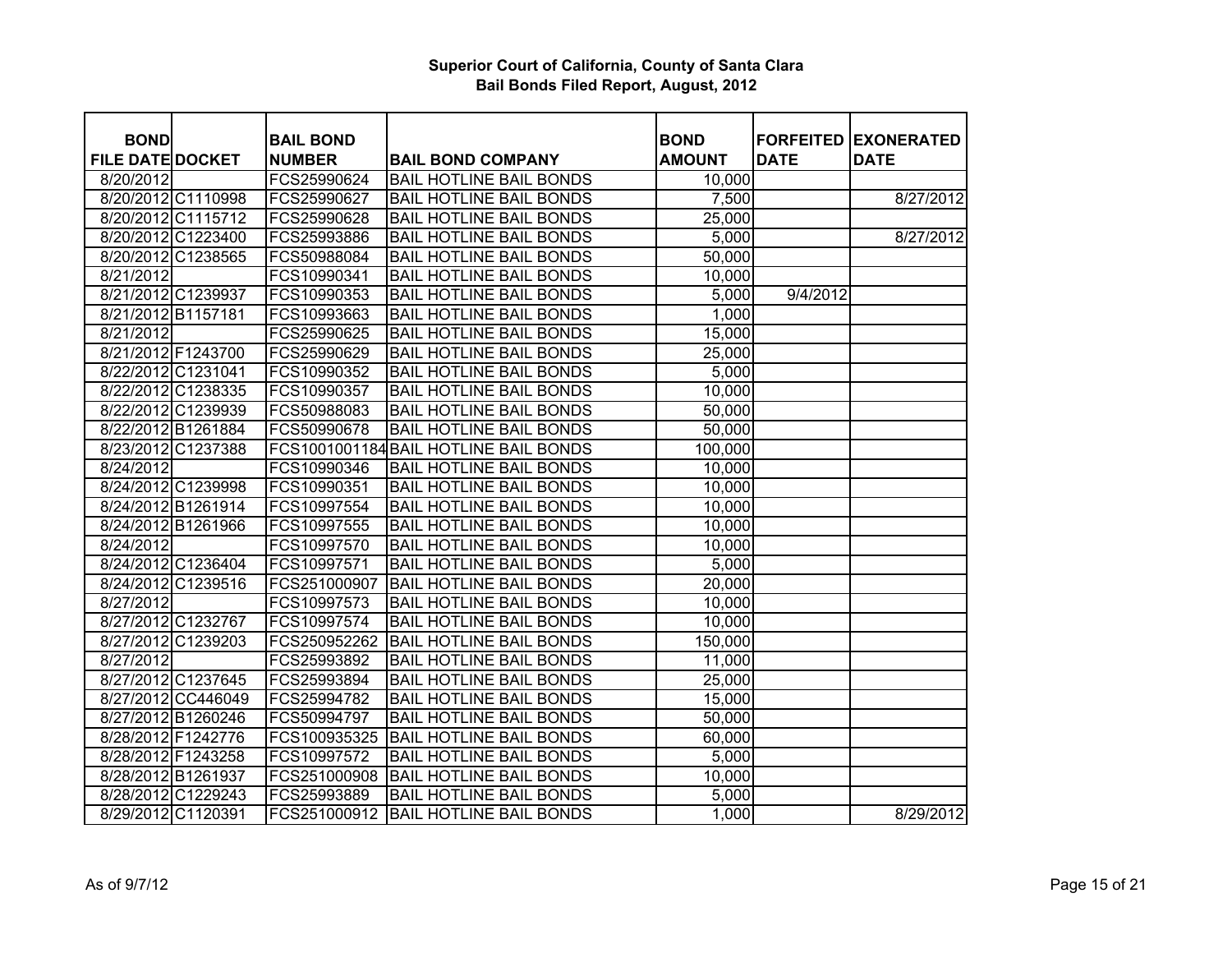| <b>BOND</b>             |                    | <b>BAIL BOND</b> |                                  | <b>BOND</b>   |             | <b>FORFEITED EXONERATED</b> |
|-------------------------|--------------------|------------------|----------------------------------|---------------|-------------|-----------------------------|
| <b>FILE DATE DOCKET</b> |                    | <b>NUMBER</b>    | <b>BAIL BOND COMPANY</b>         | <b>AMOUNT</b> | <b>DATE</b> | <b>DATE</b>                 |
| 8/29/2012               |                    | FCS251000917     | <b>BAIL HOTLINE BAIL BONDS</b>   | 5,000         |             |                             |
|                         | 8/29/2012 C1101655 | FCS50990675      | <b>BAIL HOTLINE BAIL BONDS</b>   | 40,000        |             |                             |
|                         | 8/30/2012 C1239525 | FCS1003890       | <b>BAIL HOTLINE BAIL BONDS</b>   | 25,000        |             |                             |
| 8/30/2012               |                    | FCS100987668     | <b>BAIL HOTLINE BAIL BONDS</b>   | 35,000        |             |                             |
|                         | 8/31/2012 C1227578 | FCS101000665     | <b>BAIL HOTLINE BAIL BONDS</b>   | 10,000        |             |                             |
|                         | 8/31/2012 F1138826 | FCS101002214     | <b>BAIL HOTLINE BAIL BONDS</b>   | 10,000        |             |                             |
|                         | 8/31/2012 F1243038 | FCS251003887     | <b>BAIL HOTLINE BAIL BONDS</b>   | 20,000        |             |                             |
|                         | 8/31/2012 F1243628 | FCS251003888     | <b>BAIL HOTLINE BAIL BONDS</b>   | 25,000        |             |                             |
|                         | 8/31/2012 C1087046 | FCS50994813      | <b>BAIL HOTLINE BAIL BONDS</b>   | 50,000        |             |                             |
| 8/17/2012               |                    | IS50K77498       | <b>BALLASTRASSE BAIL BONDS</b>   | 50,000        |             |                             |
|                         | 8/29/2012 C1234709 | S10001825967     | <b>BAY AREA BAIL BONDS</b>       | 50,000        |             |                             |
|                         | 8/3/2012 CC954626  |                  | 5271507019 BODYGUARD BAIL BONDS  |               |             |                             |
|                         | 8/6/2012 CC954626  |                  | 5271507006 BODYGUARD BAIL BONDS  | 20,000        |             |                             |
|                         |                    |                  |                                  | 20,000        |             |                             |
|                         | 8/6/2012 C1239644  |                  | 5550864185 BODYGUARD BAIL BONDS  | 50,000        |             |                             |
|                         | 8/7/2012 C1238916  |                  | 5550864169 BODYGUARD BAIL BONDS  | 50,000        |             |                             |
|                         | 8/30/2012 C1238157 |                  | 5550864198 BODYGUARD BAIL BONDS  | 10,000        |             |                             |
|                         | 8/3/2012 C1235919  | IS30K131409      | BUFFY SPARACINO BAIL BONDS       | 10,000        |             |                             |
|                         | 8/9/2012 C1238986  | IS30K131410      | BUFFY SPARACINO BAIL BONDS       | 25,000        |             |                             |
|                         | 8/16/2012 C1238061 | IS50K78615       | BUFFY SPARACINO BAIL BONDS       | 10,000        |             |                             |
| 8/17/2012               |                    | IS30K132448      | BUFFY SPARACINO BAIL BONDS       | 10,000        |             |                             |
| 8/21/2012               |                    | IS30K132449      | BUFFY SPARACINO BAIL BONDS       | 10,000        |             |                             |
|                         | 8/21/2012 C1224545 |                  | 5105278315 DEMETRIAS BAIL BOND   | 100,000       |             |                             |
|                         | 8/6/2012 C1238003  | 2012CC014564     | <b>DISCREET BAIL BONDS</b>       | 25,000        | 8/27/2012   |                             |
| 8/20/2012               |                    | 2012CC018204     | <b>DISCREET BAIL BONDS</b>       | 25,000        |             |                             |
| 8/20/2012               |                    | 2012EE005085     | <b>DISCREET BAIL BONDS</b>       | 85,000        |             |                             |
|                         | 8/29/2012 C1239803 | 2012DD011016     | <b>DISCREET BAIL BONDS</b>       | 50,000        |             |                             |
|                         | 8/14/2012 C1114926 | A152182580       | <b>DRAGON BAIL BONDS</b>         | 10,000        |             |                             |
| 8/6/2012                |                    | 2012AA052914     | ED MUMBERT BAIL BONDS            | 5,000         |             | 8/24/2012                   |
| 8/14/2012 F1243259      |                    | 2012AA052915     | ED MUMBERT BAIL BONDS            | 5,000         |             |                             |
| 8/22/2012               |                    | 2012BB027258     | ED MUMBERT BAIL BONDS            | 10,000        |             |                             |
| 8/24/2012 C1237041      |                    | 2012AA098749     | ED MUMBERT BAIL BONDS            | 2,500         |             |                             |
|                         | 8/24/2012 H3152824 | 2012BB027259     | ED MUMBERT BAIL BONDS            | 10,000        |             |                             |
|                         | 8/24/2012 C1239456 | 2012BB027260     | <b>ED MUMBERT BAIL BONDS</b>     | 5,000         |             |                             |
| 8/23/2012 C1235891      |                    |                  | 5801174373 EIGHT BALL BAIL BONDS | 5,000         |             |                             |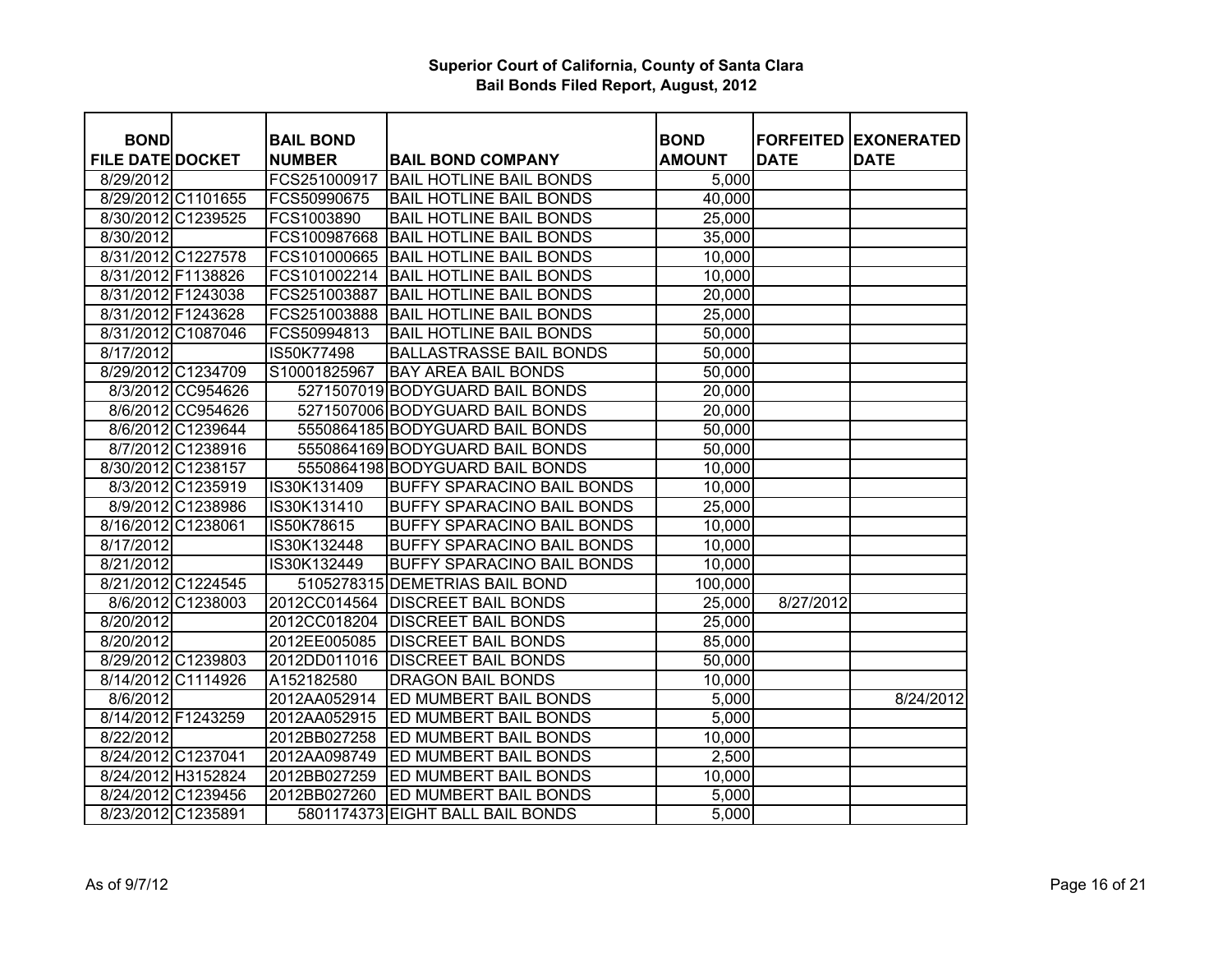| <b>BOND</b>             |                   |                                   |                                  | <b>BOND</b>   |             |                                            |
|-------------------------|-------------------|-----------------------------------|----------------------------------|---------------|-------------|--------------------------------------------|
| <b>FILE DATE DOCKET</b> |                   | <b>BAIL BOND</b><br><b>NUMBER</b> | <b>BAIL BOND COMPANY</b>         | <b>AMOUNT</b> | <b>DATE</b> | <b>FORFEITED EXONERATED</b><br><b>DATE</b> |
| 8/31/2012 C1238010      |                   |                                   | 5801377794 EIGHT BALL BAIL BONDS | 5,000         |             |                                            |
| 8/1/2012                |                   | S5001849559                       | <b>LATINO BAIL BONDS</b>         | 36,000        |             | 8/27/2012                                  |
|                         | 8/3/2012 C1199799 | S1001784014                       | <b>LATINO BAIL BONDS</b>         | 10,000        |             |                                            |
|                         | 8/8/2012 B1261279 | S1001819142                       | <b>LATINO BAIL BONDS</b>         | 10,000        |             |                                            |
| 8/30/2012               |                   | S2501813298                       | <b>LATINO BAIL BONDS</b>         | 25,000        |             |                                            |
| 8/1/2012                |                   |                                   | 5111905353 LE BAIL BONDS         | 10,000        |             |                                            |
|                         | 8/3/2012 C1235741 | AS15K138732                       | LE BAIL BONDS                    | 15,000        |             |                                            |
|                         | 8/3/2012 B1262146 | AS30K60380                        | LE BAIL BONDS                    | 20,000        |             |                                            |
|                         | 8/6/2012 C1072989 |                                   | 5271505961 LE BAIL BONDS         | 20,000        |             |                                            |
|                         | 8/6/2012 C1239795 |                                   | 5550859969 LE BAIL BONDS         | 36,000        |             |                                            |
|                         | 8/7/2012 C1237703 |                                   | 5550860004 LE BAIL BONDS         | 50,000        |             |                                            |
|                         | 8/7/2012 C1235869 |                                   | 5550860017 LE BAIL BONDS         | 50,000        | 8/16/2012   |                                            |
|                         | 8/7/2012 C1234804 | AS30K60370                        | LE BAIL BONDS                    | 25,000        |             |                                            |
|                         | 8/8/2012 C1236577 |                                   | 5111933503 LE BAIL BONDS         | 5,000         |             |                                            |
|                         | 8/9/2012 C1225431 |                                   | 5550859998LE BAIL BONDS          | 40,000        |             |                                            |
| 8/13/2012 C1240228      |                   |                                   | 5111905308 LE BAIL BONDS         | 10,000        |             |                                            |
| 8/14/2012 C1237906      |                   |                                   | 5111933491 LE BAIL BONDS         | 2,500         |             |                                            |
| 8/15/2012               |                   |                                   | 5271499567 LE BAIL BONDS         | 25,000        |             |                                            |
| 8/31/2012 B1260479      |                   |                                   | 5271522274 LE BAIL BONDS         | 20,000        |             |                                            |
| 8/31/2012 C1239905      |                   |                                   | 5550859943 LE BAIL BONDS         | 40,000        |             |                                            |
| 8/28/2012 C1234793      |                   |                                   | 2012CC003272 LIEN TA BAIL BONDS  | 20,000        |             |                                            |
|                         | 8/1/2012 C1114132 | LX3010012168                      | <b>LUNA BAIL BONDS</b>           | 25,000        |             |                                            |
|                         | 8/1/2012 C1114681 | LX3010012505                      | <b>LUNA BAIL BONDS</b>           | 20,000        |             |                                            |
|                         | 8/1/2012 C1228660 | LX5010012175                      | <b>LUNA BAIL BONDS</b>           | 50,000        |             |                                            |
|                         | 8/1/2012 C1229270 | LX5010012246                      | <b>LUNA BAIL BONDS</b>           | 50,000        |             |                                            |
|                         | 8/1/2012 C1238750 | LX5010012509                      | <b>LUNA BAIL BONDS</b>           | 26,000        |             |                                            |
|                         | 8/2/2012 F1243557 | LX1510013120                      | <b>LUNA BAIL BONDS</b>           | 10,000        |             |                                            |
|                         | 8/3/2012 C1238697 | LX3010008388                      | <b>LUNA BAIL BONDS</b>           | 25,000        |             |                                            |
|                         | 8/6/2012 F1243818 | LX1510013112                      | <b>LUNA BAIL BONDS</b>           | 10,000        |             |                                            |
|                         | 8/6/2012 C1239353 | LX1510013264                      | <b>LUNA BAIL BONDS</b>           | 11,000        |             |                                            |
|                         | 8/6/2012 C1088553 | LX3010013268                      | <b>LUNA BAIL BONDS</b>           | 25,000        |             |                                            |
|                         | 8/6/2012 C1239612 | LX3010013270                      | <b>LUNA BAIL BONDS</b>           | 25,000        |             |                                            |
|                         | 8/6/2012 C1239613 | LX5010013272                      | <b>LUNA BAIL BONDS</b>           | 32,000        |             |                                            |
|                         | 8/7/2012 B1262083 | LX1510012235                      | <b>LUNA BAIL BONDS</b>           | 11,000        |             |                                            |
|                         |                   |                                   |                                  |               |             |                                            |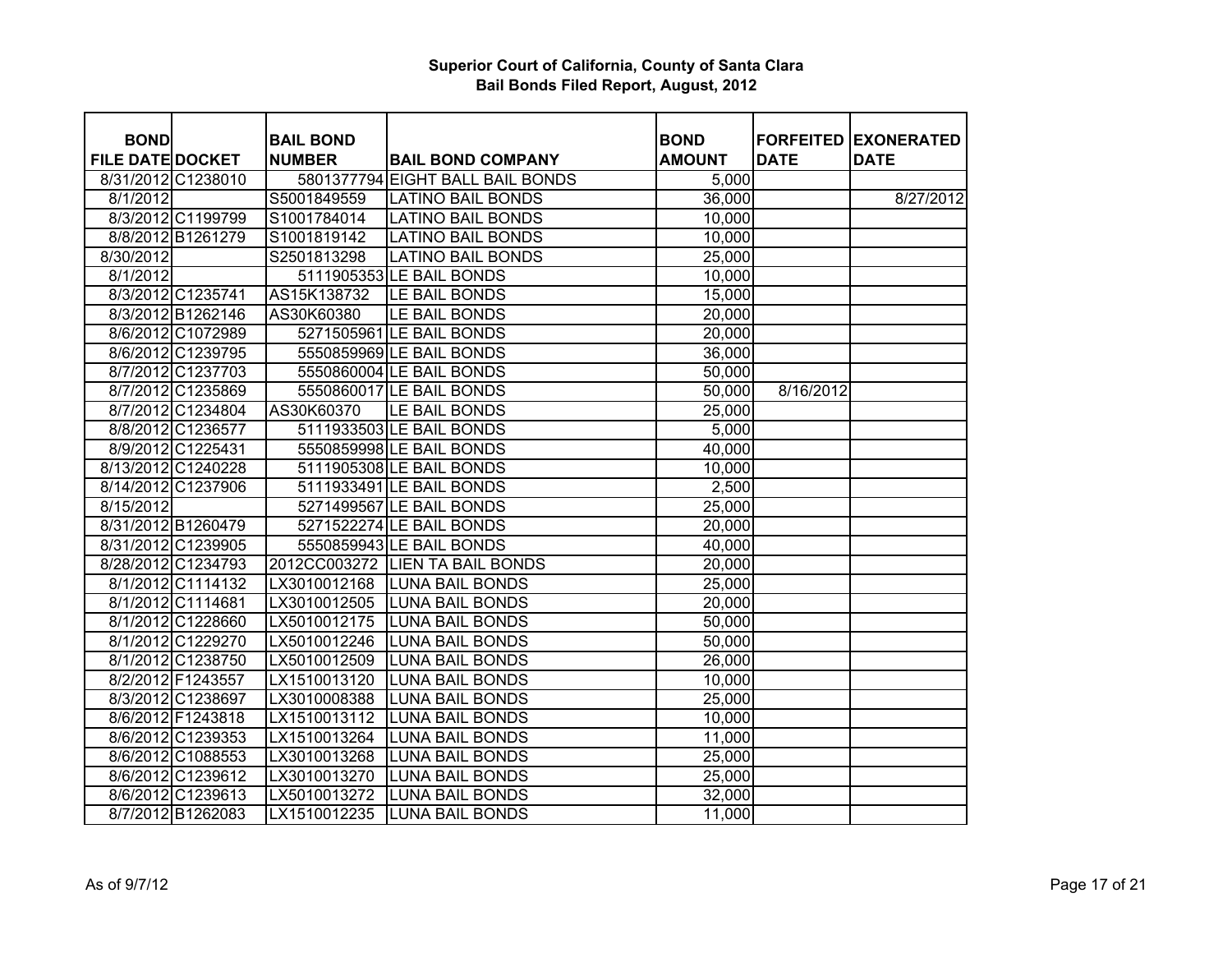| <b>BOND</b>             |                    | <b>BAIL BOND</b> |                               | <b>BOND</b>   |             | <b>FORFEITED EXONERATED</b> |
|-------------------------|--------------------|------------------|-------------------------------|---------------|-------------|-----------------------------|
| <b>FILE DATE DOCKET</b> |                    | <b>NUMBER</b>    | <b>BAIL BOND COMPANY</b>      | <b>AMOUNT</b> | <b>DATE</b> | <b>DATE</b>                 |
| 8/7/2012                |                    | LX3010012503     | <b>LUNA BAIL BONDS</b>        | 26,000        |             |                             |
|                         | 8/7/2012 F1243634  | LX710013111      | <b>LUNA BAIL BONDS</b>        | 5,000         |             |                             |
|                         | 8/8/2012 B1261274  | LX3010012506     | <b>LUNA BAIL BONDS</b>        | 10,000        |             |                             |
| 8/9/2012                |                    | LX710013260      | <b>LUNA BAIL BONDS</b>        | 5,000         |             |                             |
|                         | 8/10/2012 F1243545 | LX3010013311     | <b>LUNA BAIL BONDS</b>        | 25,000        |             |                             |
|                         | 8/13/2012 C1239572 |                  | LX10010008236 LUNA BAIL BONDS | 100,000       |             |                             |
|                         | 8/13/2012 C1239402 | LX1510013263     | <b>LUNA BAIL BONDS</b>        | 10,000        |             |                             |
|                         | 8/13/2012 C1237839 | LX3010013271     | <b>LUNA BAIL BONDS</b>        | 25,000        |             |                             |
|                         | 8/13/2012 C1238887 | LX5010011890     | <b>LUNA BAIL BONDS</b>        | 50,000        |             |                             |
|                         | 8/14/2012 C1238002 |                  | LX10010013277 LUNA BAIL BONDS | 100,000       |             |                             |
| 8/14/2012               |                    | LX1510012499     | <b>LUNA BAIL BONDS</b>        | 10,000        |             |                             |
|                         | 8/14/2012 C1234647 |                  | LX25010013280 LUNA BAIL BONDS | 160,000       |             |                             |
| 8/14/2012               |                    | LX3010012243     | <b>ILUNA BAIL BONDS</b>       | 25,000        |             |                             |
| 8/14/2012               |                    | LX3010013269     | <b>LUNA BAIL BONDS</b>        | 25,000        |             |                             |
|                         | 8/14/2012 C1237830 | LX3010013308     | <b>LUNA BAIL BONDS</b>        | 7,500         |             |                             |
|                         | 8/14/2012 B9944454 | LX710013261      | LUNA BAIL BONDS               | 3,000         |             |                             |
|                         | 8/14/2012 C1224634 | LX710013262      | <b>LUNA BAIL BONDS</b>        | 5,000         |             |                             |
|                         | 8/15/2012 B1260086 | LX1510012493     | <b>LUNA BAIL BONDS</b>        | 1,000         |             |                             |
|                         | 8/15/2012 B1261962 | LX3010013309     | <b>LUNA BAIL BONDS</b>        | 25,000        |             |                             |
|                         | 8/15/2012 C1238963 | LX710008215      | <b>LUNA BAIL BONDS</b>        | 6,000         |             |                             |
| 8/16/2012               |                    | LX1510013115     | <b>LUNA BAIL BONDS</b>        | 10,000        |             |                             |
|                         | 8/17/2012 B1262147 | LX1510013116     | <b>LUNA BAIL BONDS</b>        | 10,000        |             |                             |
| 8/20/2012               |                    | LX1510012239     | <b>LUNA BAIL BONDS</b>        | 11,000        |             |                             |
|                         | 8/20/2012 C1235393 | LX1510013118     | <b>LUNA BAIL BONDS</b>        | 7,500         |             |                             |
| 8/20/2012               |                    | LX3010012504     | <b>LUNA BAIL BONDS</b>        | 10,000        |             |                             |
| 8/20/2012               |                    | LX3010013310     | <b>LUNA BAIL BONDS</b>        | 27,000        |             |                             |
| 8/20/2012               |                    | LX5010013274     | <b>LUNA BAIL BONDS</b>        | 35,000        |             |                             |
| 8/21/2012               |                    | LX1510012237     | <b>LUNA BAIL BONDS</b>        | 10,250        |             |                             |
|                         | 8/21/2012 F1243812 | LX5010013273     | <b>LUNA BAIL BONDS</b>        | 10,000        |             |                             |
|                         | 8/22/2012 F1243760 | LX5010013127     | <b>LUNA BAIL BONDS</b>        | 25,000        |             |                             |
|                         | 8/23/2012 C1237838 | LX1510012238     | <b>LUNA BAIL BONDS</b>        | 15,000        |             |                             |
|                         | 8/23/2012 C1240105 | LX1510014517     | <b>LUNA BAIL BONDS</b>        | 11,000        |             |                             |
| 8/24/2012               |                    | LX3010014538     | <b>LUNA BAIL BONDS</b>        | 25,000        |             |                             |
|                         | 8/24/2012 C1225968 | LX5010014539     | <b>LUNA BAIL BONDS</b>        | 35,000        |             |                             |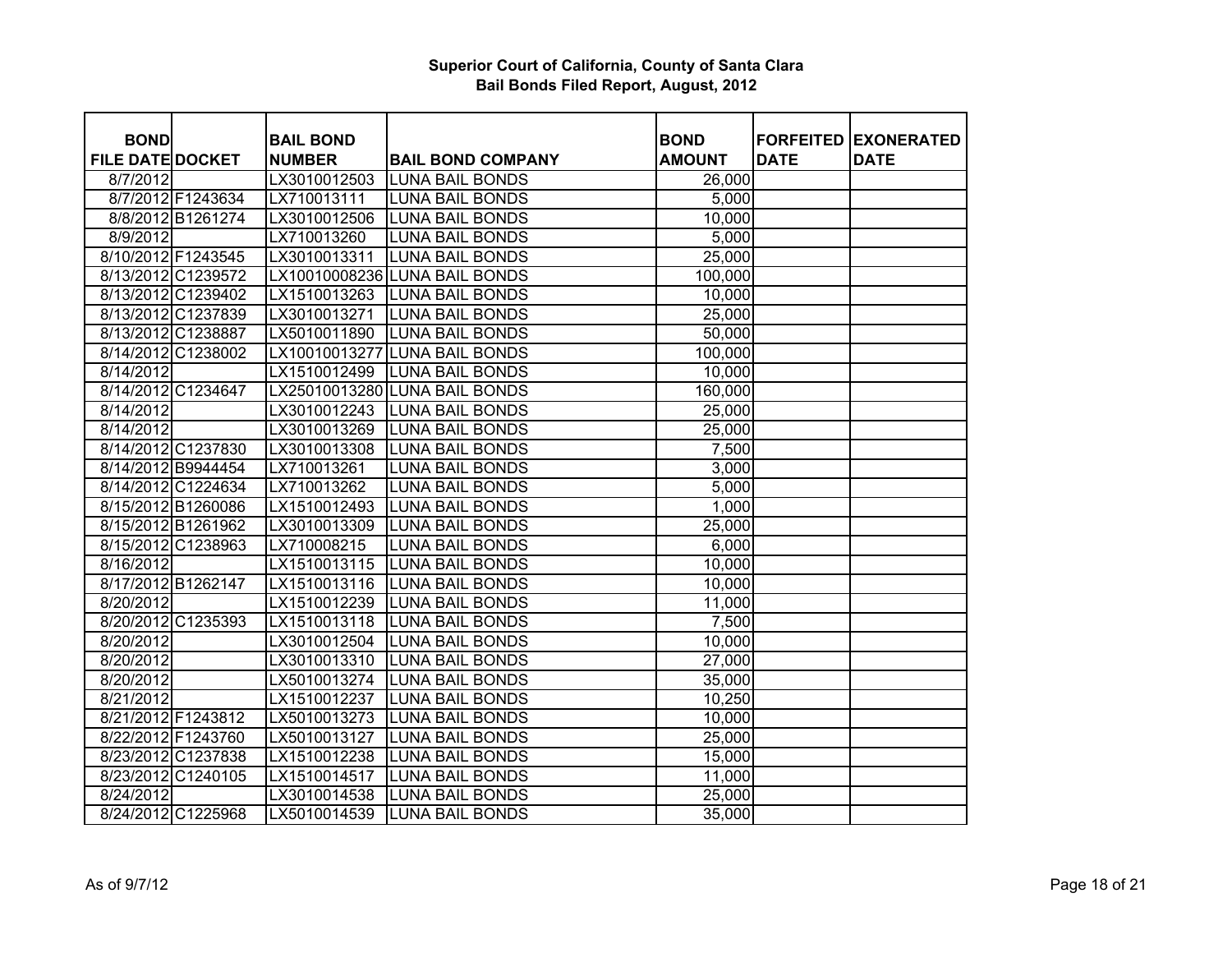| <b>BOND</b>             |                   | <b>BAIL BOND</b> |                                 | <b>BOND</b>   |             | <b>FORFEITED EXONERATED</b> |
|-------------------------|-------------------|------------------|---------------------------------|---------------|-------------|-----------------------------|
| <b>FILE DATE DOCKET</b> |                   | <b>NUMBER</b>    | <b>BAIL BOND COMPANY</b>        | <b>AMOUNT</b> | <b>DATE</b> | <b>DATE</b>                 |
| 8/27/2012 C1122390      |                   | LX1510014518     | <b>LUNA BAIL BONDS</b>          | 10,000        |             |                             |
| 8/27/2012 C1067995      |                   | LX1510014519     | <b>LUNA BAIL BONDS</b>          | 10,000        |             |                             |
| 8/27/2012               |                   | LX3010014526     | <b>LUNA BAIL BONDS</b>          | 25,000        |             |                             |
| 8/27/2012 C1239997      |                   | LX3010014530     | <b>LUNA BAIL BONDS</b>          | 25,000        |             |                             |
| 8/27/2012 C1237987      |                   | LX710014506      | <b>LUNA BAIL BONDS</b>          | 5,000         |             |                             |
| 8/28/2012 B1262105      |                   | LK710014508      | <b>LUNA BAIL BONDS</b>          | 5,000         |             |                             |
|                         |                   |                  |                                 |               |             |                             |
| 8/28/2012               |                   | LX10014509       | <b>LUNA BAIL BONDS</b>          | 1,000         |             |                             |
| 8/28/2012               |                   | LX3010014523     | <b>LUNA BAIL BONDS</b>          | 25,000        |             |                             |
| 8/28/2012 F1141008      |                   | LX710014507      | <b>LUNA BAIL BONDS</b>          | 5,000         |             |                             |
| 8/28/2012               |                   | LX710014509      | <b>LUNA BAIL BONDS</b>          | 1,000         |             |                             |
| 8/28/2012 C1238243      |                   | LX710014511      | <b>LUNA BAIL BONDS</b>          | 5,000         |             |                             |
| 8/29/2012               |                   | LX1510014671     | <b>LUNA BAIL BONDS</b>          | 10,000        |             |                             |
| 8/29/2012 C1232619      |                   | LX710014649      | LUNA BAIL BONDS                 | 2,500         | 8/29/2012   |                             |
| 8/30/2012 C1239898      |                   | LX1510014514     | <b>LUNA BAIL BONDS</b>          | 10,000        |             |                             |
| 8/31/2012 B1261161      |                   | LX1510014512     | <b>LUNA BAIL BONDS</b>          | 10,000        |             |                             |
| 8/31/2012 F1243850      |                   | LX1510014515     | <b>LUNA BAIL BONDS</b>          | 10,000        |             |                             |
| 8/31/2012 F1243850      |                   | LX1510014516     | <b>LUNA BAIL BONDS</b>          | 10,000        |             |                             |
| 8/31/2012 C1237942      |                   | LX5010013125     | <b>LUNA BAIL BONDS</b>          | 50,000        |             |                             |
| 8/14/2012 B1261881      |                   | IS100534376      | METRO ONE, INC                  | 10,000        |             |                             |
| 8/1/2012                |                   | U7520404488      | <b>NOR CAL BAIL BONDS</b>       | 45,000        |             | 8/27/2012                   |
|                         | 8/1/2012 F1242845 | 2012AA083432     | PACIFIC COAST BAIL BONDS        | 5,000         |             |                             |
|                         | 8/1/2012 C1233703 | 2012CC016016     | <b>PACIFIC COAST BAIL BONDS</b> | 25,000        |             |                             |
|                         | 8/1/2012 F1242808 | 2012DD010437     | <b>PACIFIC COAST BAIL BONDS</b> | 6,000         |             |                             |
|                         | 8/3/2012 C1238732 | 2012DD011019     | <b>PACIFIC COAST BAIL BONDS</b> | 25,000        |             |                             |
|                         | 8/7/2012 B1261227 | 2012CC018214     | <b>PACIFIC COAST BAIL BONDS</b> | 10,000        |             |                             |
|                         | 8/7/2012 B1260059 | 2012DD011018     | <b>PACIFIC COAST BAIL BONDS</b> | 2,000         |             |                             |
|                         | 8/8/2012 C1235948 | 2012CC018213     | <b>PACIFIC COAST BAIL BONDS</b> | 10,000        |             |                             |
|                         | 8/9/2012 F1139542 | 2012DD011017     | <b>PACIFIC COAST BAIL BONDS</b> | 7,000         |             |                             |
| 8/9/2012                |                   | 2012DD011020     | <b>PACIFIC COAST BAIL BONDS</b> | 5,000         |             | 9/5/2012                    |
| 8/10/2012 CC772431      |                   | 2012AA083431     | PACIFIC COAST BAIL BONDS        | 5,000         |             |                             |
| 8/13/2012               |                   | 2012AA098620     | PACIFIC COAST BAIL BONDS        | 5,000         |             |                             |
| 8/14/2012 C1237120      |                   | 2012BB021750     | <b>PACIFIC COAST BAIL BONDS</b> | 6,000         |             |                             |
| 8/16/2012 C1236873      |                   | 2012CC018593     | <b>PACIFIC COAST BAIL BONDS</b> | 25,000        |             |                             |
| 8/17/2012 C1229736      |                   | 2012CC018594     | PACIFIC COAST BAIL BONDS        | 5,000         |             |                             |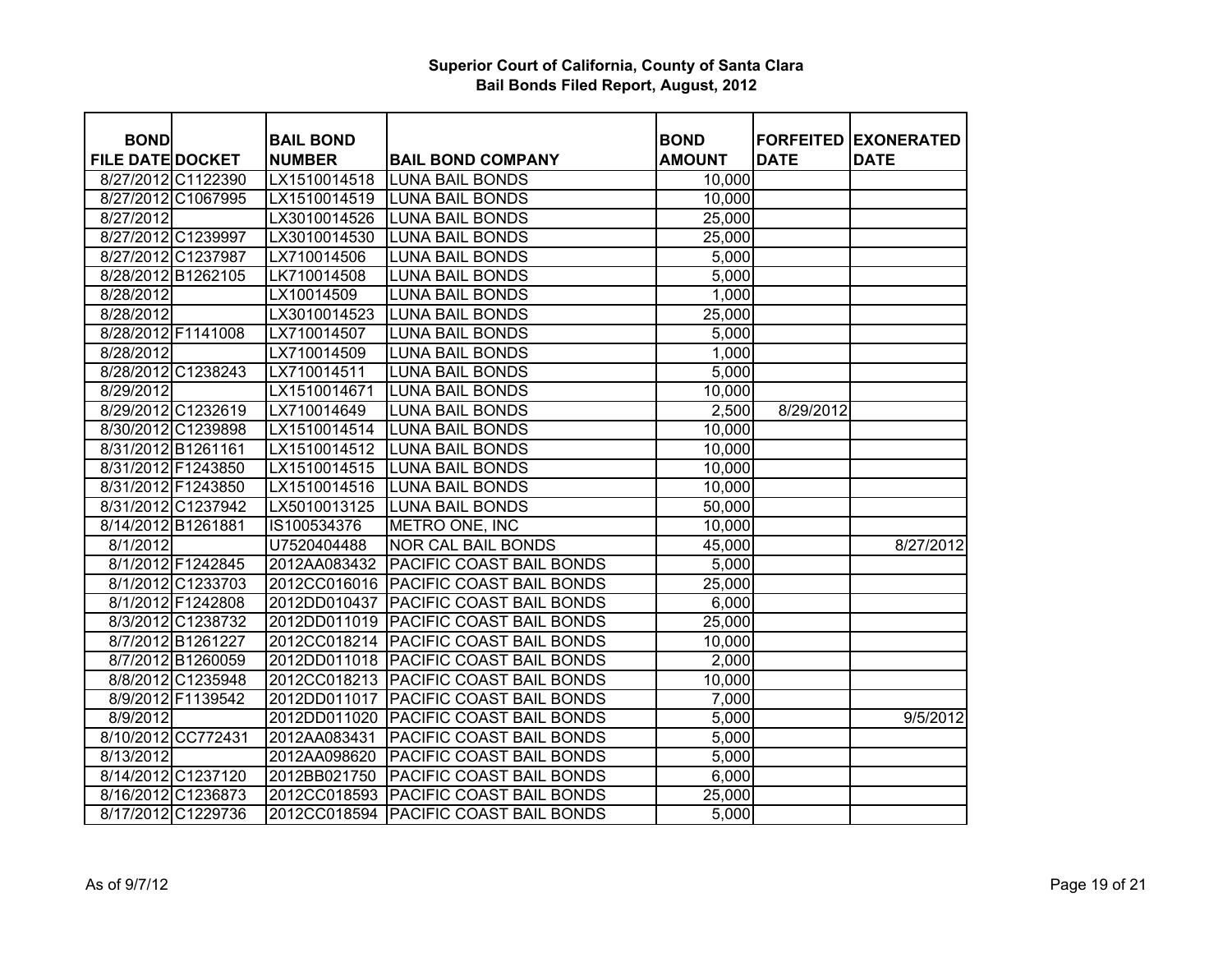| <b>BOND</b>             |                    | <b>BAIL BOND</b> |                                       | <b>BOND</b>   |             | <b>FORFEITED EXONERATED</b> |
|-------------------------|--------------------|------------------|---------------------------------------|---------------|-------------|-----------------------------|
| <b>FILE DATE DOCKET</b> |                    | <b>NUMBER</b>    | <b>BAIL BOND COMPANY</b>              | <b>AMOUNT</b> | <b>DATE</b> | <b>DATE</b>                 |
|                         | 8/17/2012 F1243668 |                  | 2012DD011503 PACIFIC COAST BAIL BONDS | 16,000        |             |                             |
|                         | 8/20/2012 F1243515 |                  | 2012AA100262 PACIFIC COAST BAIL BONDS | 5,000         |             |                             |
|                         | 8/20/2012 F1242732 |                  | 2012CC018595 PACIFIC COAST BAIL BONDS | 6,000         |             |                             |
| 8/31/2012               |                    |                  | 2012CC018982 PACIFIC COAST BAIL BONDS | 10,000        |             |                             |
| 8/31/2012               |                    |                  | 2012DD011700 PACIFIC COAST BAIL BONDS | 21,000        |             |                             |
|                         | 8/31/2012 F1243894 | 2012DD011701     | <b>PACIFIC COAST BAIL BONDS</b>       | 25,000        |             |                             |
| 8/27/2012               |                    | 2012BB025119     | <b>RAMIREZ BAIL BONDS</b>             | 10,000        |             |                             |
| 8/27/2012               |                    | 2012BB025188     | <b>RAMIREZ BAIL BONDS</b>             | 10,000        |             |                             |
| 8/30/2012               |                    | 2012BB025189     | <b>RAMIREZ BAIL BONDS</b>             | 10,000        |             |                             |
| 8/15/2012               |                    |                  | 5111941184 REASONABLE BAIL BONDS      | 10,000        |             |                             |
| 8/6/2012                |                    | 2012BB021749     | <b>TAPOUT BAIL BONDS</b>              | 5,000         |             |                             |
|                         | 8/9/2012 C1237122  | 2012BB024369     | <b>TAPOUT BAIL BONDS</b>              | 6,000         |             |                             |
|                         | 8/14/2012 B1261250 | 2012BB024368     | <b>TAPOUT BAIL BONDS</b>              | 10,000        |             |                             |
| 8/20/2012               |                    | 2012CC016351     | <b>TAPOUT BAIL BONDS</b>              | 5,000         |             |                             |
|                         | 8/20/2012 C1239528 | 2012CC016352     | <b>TAPOUT BAIL BONDS</b>              | 15,000        |             |                             |
|                         | 8/20/2012 C1239528 |                  | 2012CC016353 TAPOUT BAIL BONDS        | 6,000         |             |                             |
| 8/21/2012               |                    |                  | 2012CC016355 TAPOUT BAIL BONDS        | 10,000        |             |                             |
| 8/21/2012               |                    | 2012DD010561     | <b>TAPOUT BAIL BONDS</b>              | 35,000        |             |                             |
|                         | 8/23/2012 C1238012 | 2012CC016354     | <b>TAPOUT BAIL BONDS</b>              | 5,000         |             |                             |
|                         | 8/24/2012 C1237224 | 2012BB021748     | <b>TAPOUT BAIL BONDS</b>              | 7,500         | 9/6/2012    |                             |
| 8/28/2012               |                    | 2012BB028225     | <b>TAPOUT BAIL BONDS</b>              | 5,000         |             |                             |
|                         | 8/28/2012 C1240253 | 2012DD010520     | <b>TAPOUT BAIL BONDS</b>              | 50,000        |             |                             |
|                         | 8/30/2012 CC957037 | 2012BB028227     | <b>TAPOUT BAIL BONDS</b>              | 5,000         |             |                             |
| 8/17/2012               |                    | IS50K74936       | TEDD WALLACE BAIL BONDS               | 10,000        |             |                             |
|                         | 8/2/2012 C1239653  | LX1510012398     | <b>VERONICA MELERO BAIL BONDS</b>     | 10,000        |             |                             |
|                         | 8/13/2012 C1233723 | LX1510011951     | <b>VERONICA MELERO BAIL BONDS</b>     | 10,000        |             |                             |
|                         | 8/13/2012 C1237954 | LX710009252      | <b>VERONICA MELERO BAIL BONDS</b>     | 7,500         |             |                             |
|                         | 8/14/2012 B1261538 | LX710009253      | <b>VERONICA MELERO BAIL BONDS</b>     | 5,000         |             |                             |
|                         | 8/21/2012 F1243710 | LX5010012402     | <b>VERONICA MELERO BAIL BONDS</b>     | 45,000        |             |                             |
| 8/27/2012               |                    | LX1510012397     | <b>VERONICA MELERO BAIL BONDS</b>     | 10,000        |             |                             |
| 8/27/2012               |                    | LX3010014304     | VERONICA MELERO BAIL BONDS            | 25,000        |             |                             |
| 8/27/2012               |                    | LX710014301      | <b>VERONICA MELERO BAIL BONDS</b>     | 5,000         |             |                             |
|                         | 8/3/2012 C1238651  | AUL2085403       | <b>VU BAIL BONDS</b>                  | 21,000        |             |                             |
|                         | 8/6/2012 C1230774  | A72261205        | <b>VU BAIL BONDS</b>                  | 5,000         |             |                             |